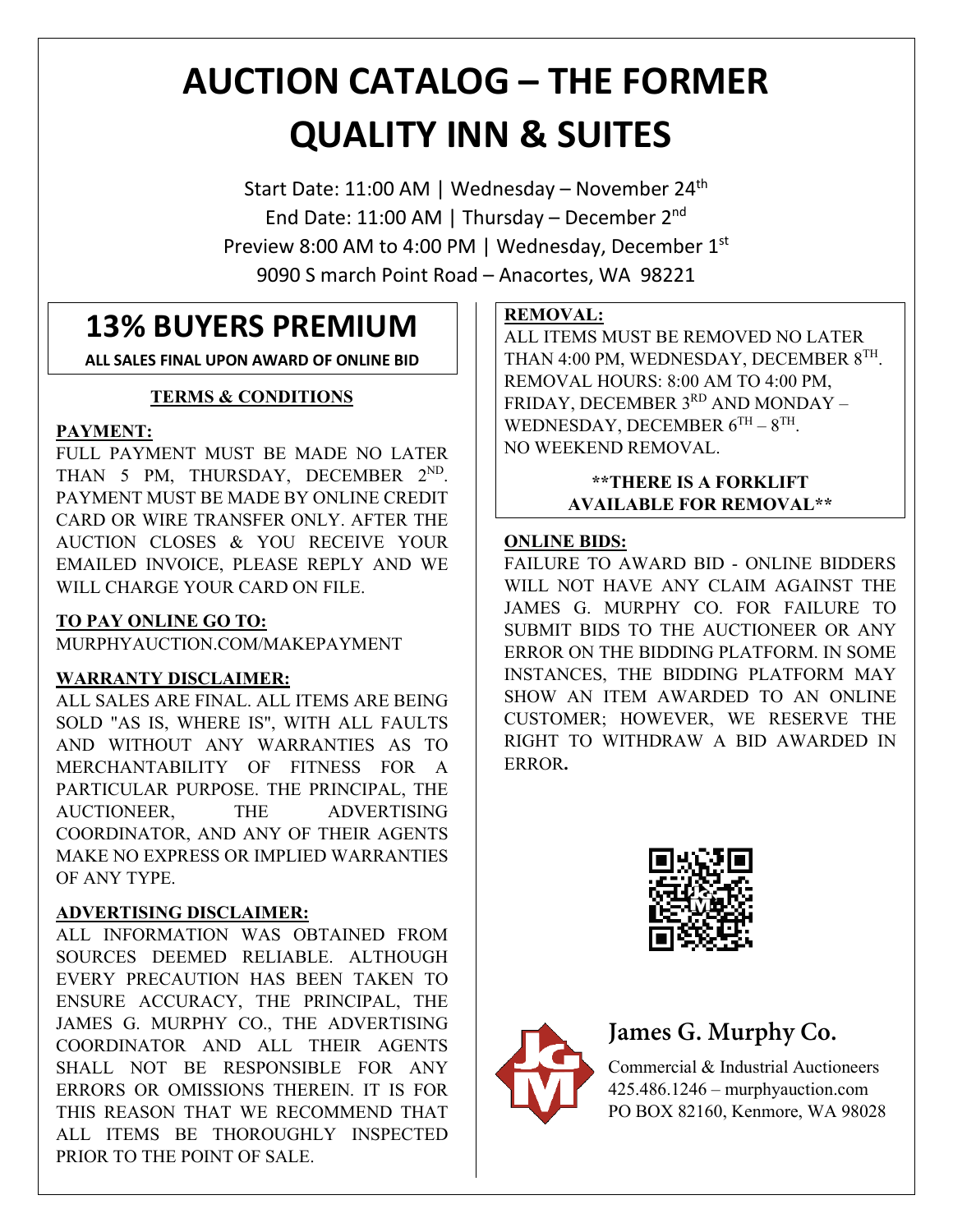

| LOT#           |                                                                                                               | LOT# |                                                                                                        |
|----------------|---------------------------------------------------------------------------------------------------------------|------|--------------------------------------------------------------------------------------------------------|
| $\mathbf{1}$   | <b>LG 47LY970H</b>                                                                                            |      | 8 LG 47LY970H                                                                                          |
|                | 47" 1080I HDMI LED TV (DESIGNED FOR<br>APPLICATION IN HOSPITALITY INDUSTRY, NO<br>WALL MOUNT INCLUDED)        |      | 47" 1080I HDMI LED TV (DESIGNED FOR<br>APPLICATION IN HOSPITALITY INDUSTRY, NO<br>WALL MOUNT INCLUDED) |
|                | 2 LG 47LY970H                                                                                                 |      | 9 LG 47LY970H                                                                                          |
|                | 47" 1080I HDMI LED TV (DESIGNED FOR<br>APPLICATION IN HOSPITALITY INDUSTRY, NO<br>WALL MOUNT INCLUDED)        |      | 47" 1080I HDMI LED TV (DESIGNED FOR<br>APPLICATION IN HOSPITALITY INDUSTRY, NO<br>WALL MOUNT INCLUDED) |
|                | 3 LG 47LY970H                                                                                                 |      | 10 LG 47LY970H                                                                                         |
|                | 47" 1080I HDMI LED TV (DESIGNED FOR<br>APPLICATION IN HOSPITALITY INDUSTRY, NO<br>WALL MOUNT INCLUDED)        |      | 47" 1080I HDMI LED TV (DESIGNED FOR<br>APPLICATION IN HOSPITALITY INDUSTRY, NO<br>WALL MOUNT INCLUDED) |
| $\overline{4}$ | <b>LG 47LY970H</b>                                                                                            |      | 11 LG 47LY970H                                                                                         |
|                | 47" 1080I HDMI LED TV (DESIGNED FOR<br>APPLICATION IN HOSPITALITY INDUSTRY, NO<br>WALL MOUNT INCLUDED)        |      | 47" 1080I HDMI LED TV (DESIGNED FOR<br>APPLICATION IN HOSPITALITY INDUSTRY, NO<br>WALL MOUNT INCLUDED) |
| 5.             | <b>LG 47LY970H</b>                                                                                            |      | 12 LG 47LY970H                                                                                         |
|                | 47" 1080I HDMI LED TV (DESIGNED FOR<br>APPLICATION IN HOSPITALITY INDUSTRY, NO<br><b>WALL MOUNT INCLUDED)</b> |      | 47" 1080I HDMI LED TV (DESIGNED FOR<br>APPLICATION IN HOSPITALITY INDUSTRY, NO<br>WALL MOUNT INCLUDED) |
|                | 6 LG 47LY970H                                                                                                 |      | 13 LG 47LY970H                                                                                         |
|                | 47" 1080I HDMI LED TV (DESIGNED FOR<br>APPLICATION IN HOSPITALITY INDUSTRY, NO<br>WALL MOUNT INCLUDED)        |      | 47" 1080I HDMI LED TV (DESIGNED FOR<br>APPLICATION IN HOSPITALITY INDUSTRY, NO<br>WALL MOUNT INCLUDED) |
|                | 7 LG 47LY970H                                                                                                 |      | 14 LG 47LY970H                                                                                         |
|                | 47" 1080I HDMI LED TV (DESIGNED FOR<br>APPLICATION IN HOSPITALITY INDUSTRY, NO<br>WALL MOUNT INCLUDED)        |      | 47" 1080I HDMI LED TV (DESIGNED FOR<br>APPLICATION IN HOSPITALITY INDUSTRY, NO<br>WALL MOUNT INCLUDED) |
|                |                                                                                                               |      |                                                                                                        |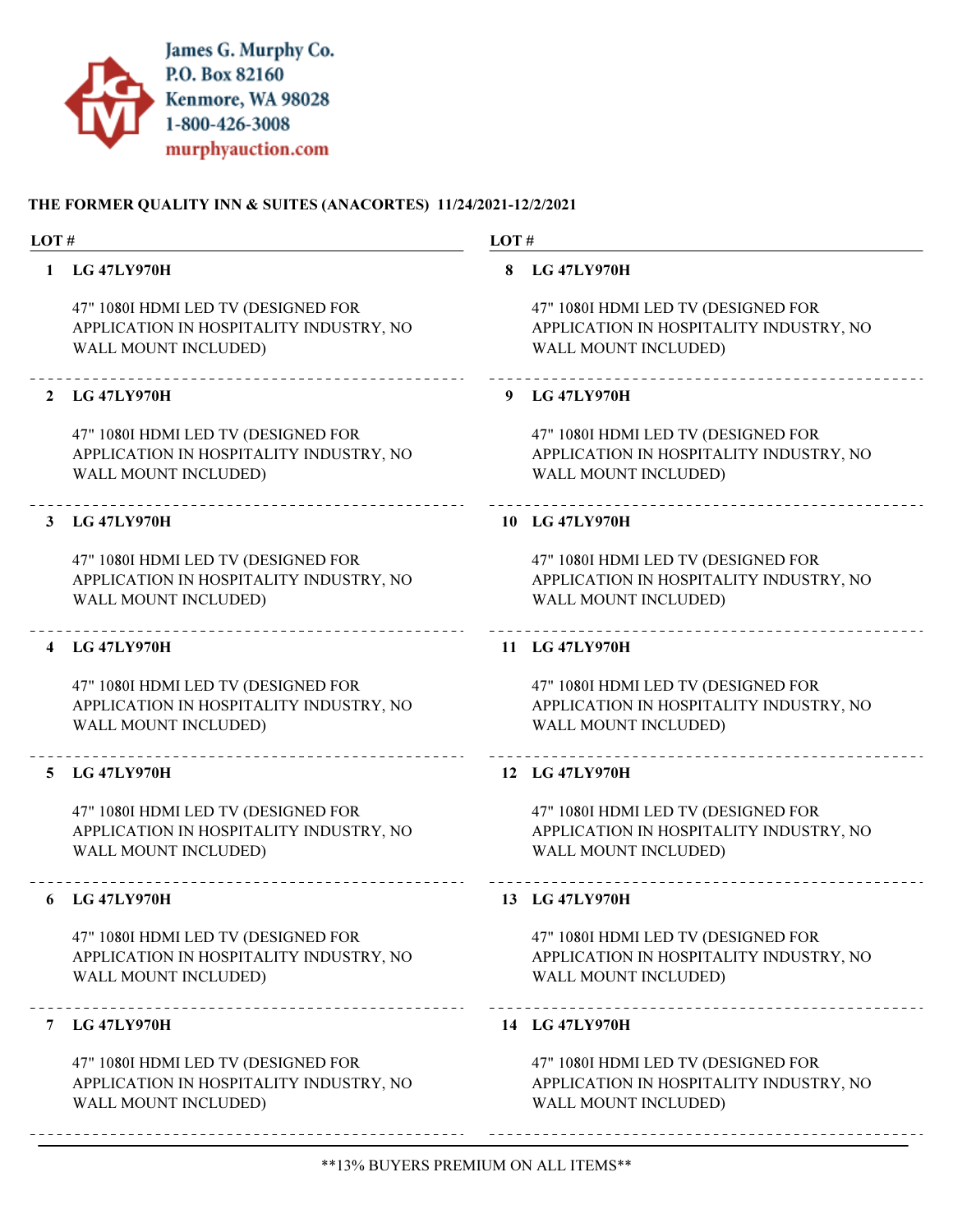| LOT# |                                                                                                                                             | LOT#                                                                                                                                        |
|------|---------------------------------------------------------------------------------------------------------------------------------------------|---------------------------------------------------------------------------------------------------------------------------------------------|
|      | 15 LG 47LY970H<br>47" 1080I HDMI LED TV (DESIGNED FOR<br>APPLICATION IN HOSPITALITY INDUSTRY, NO<br>WALL MOUNT INCLUDED)                    | 24 LOT, (10) LG 47LY970H 47" 1080I HDMI<br><b>LED TV'S</b><br>(DESIGNED FOR APPLICATION IN HOSPITALITY<br>INDUSTRY, NO WALL MOUNT INCLUDED) |
|      | 16 LOT, (5) LG 47LY970H 47" 1080I HDMI<br><b>LED TV'S</b><br>(DESIGNED FOR APPLICATION IN HOSPITALITY<br>INDUSTRY, NO WALL MOUNT INCLUDED)  | 25 LOT, (10) LG 47LY970H 47" 1080I HDMI<br><b>LED TV'S</b><br>(DESIGNED FOR APPLICATION IN HOSPITALITY<br>INDUSTRY, NO WALL MOUNT INCLUDED) |
|      | 17 LOT, (5) LG 47LY970H 47" 1080I HDMI<br><b>LED TV'S</b><br>(DESIGNED FOR APPLICATION IN HOSPITALITY<br>INDUSTRY, NO WALL MOUNT INCLUDED)  | 26 BRYAN ASHLEY 2817A-03B<br>99"W SOFA SLEEPER<br>27 BRYAN ASHLEY 2817A-03B                                                                 |
|      | 18 LOT, (5) LG 47LY970H 47" 1080I HDMI<br><b>LED TV'S</b><br>(DESIGNED FOR APPLICATION IN HOSPITALITY<br>INDUSTRY, NO WALL MOUNT INCLUDED)  | 99"W SOFA SLEEPER<br>28 BRYAN ASHLEY 2817A-03B                                                                                              |
|      | 19 LOT, (5) LG 47LY970H 47" 1080I HDMI<br><b>LED TV'S</b><br>(DESIGNED FOR APPLICATION IN HOSPITALITY<br>INDUSTRY, NO WALL MOUNT INCLUDED)  | 99"W SOFA SLEEPER<br>29 BRYAN ASHLEY 2817A-03B<br>99"W SOFA SLEEPER                                                                         |
|      | 20 LOT, (5) LG 47LY970H 47" 1080I HDMI<br><b>LED TV'S</b><br>(DESIGNED FOR APPLICATION IN HOSPITALITY<br>INDUSTRY, NO WALL MOUNT INCLUDED)  | 30 BRYAN ASHLEY 2817A-03B<br>99"W SOFA SLEEPER                                                                                              |
|      | LOT, (10) LG 47LY970H 47" 1080I HDMI<br><b>LED TV'S</b><br>(DESIGNED FOR APPLICATION IN HOSPITALITY<br>INDUSTRY, NO WALL MOUNT INCLUDED)    | 31 BRYAN ASHLEY 2817A-03B<br>99"W SOFA SLEEPER<br>32 BRYAN ASHLEY 2817A-03B                                                                 |
|      | 22 LOT, (10) LG 47LY970H 47" 1080I HDMI<br><b>LED TV'S</b><br>(DESIGNED FOR APPLICATION IN HOSPITALITY<br>INDUSTRY, NO WALL MOUNT INCLUDED) | 99"W SOFA SLEEPER<br>33 BRYAN ASHLEY 2817A-03B                                                                                              |
|      | 23 LOT, (10) LG 47LY970H 47" 1080I HDMI<br><b>LED TV'S</b><br>(DESIGNED FOR APPLICATION IN HOSPITALITY<br>INDUSTRY, NO WALL MOUNT INCLUDED) | 99"W SOFA SLEEPER<br>34 BRYAN ASHLEY 2817A-03B<br>99"W SOFA SLEEPER                                                                         |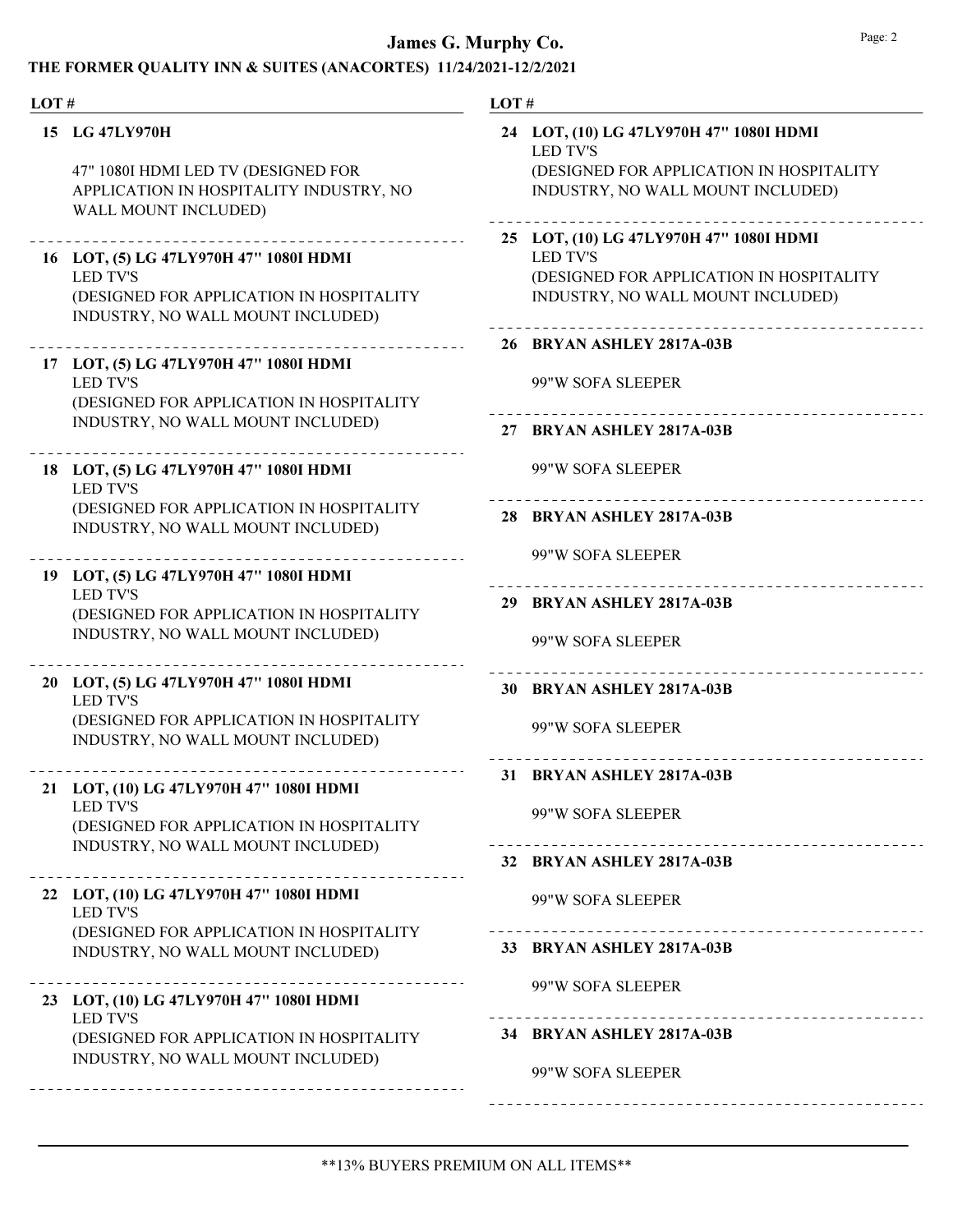| LOT# |                                                                                | LOT# |                                                                                |
|------|--------------------------------------------------------------------------------|------|--------------------------------------------------------------------------------|
|      | 35 BRYAN ASHLEY 2817A-03B                                                      |      | 46 CARSON HOSPITALITY P1863L-SLPR                                              |
|      | 99"W SOFA SLEEPER                                                              |      | 42"W SINGLE SLEEPER CHAIR (SAME FABRIC &<br><b>BASIC DESIGN AS LOTS 26-42)</b> |
|      | 36 BRYAN ASHLEY 2817A-03B                                                      |      | 47 CARSON HOSPITALITY P1863L-SLPR                                              |
|      | 99"W SOFA SLEEPER                                                              |      | 42"W SINGLE SLEEPER CHAIR (SAME FABRIC &<br><b>BASIC DESIGN AS LOTS 26-42)</b> |
|      | 37 BRYAN ASHLEY 2817A-03B                                                      |      |                                                                                |
|      | 99"W SOFA SLEEPER                                                              |      | <b>48 CARSON HOSPITALITY P1863L-SLPR</b>                                       |
|      | ___________________________________<br>38 BRYAN ASHLEY 2817A-03B               |      | 42"W SINGLE SLEEPER CHAIR (SAME FABRIC &<br><b>BASIC DESIGN AS LOTS 26-42)</b> |
|      | 99"W SOFA SLEEPER                                                              |      | 49 CARSON HOSPITALITY P1863L-SLPR                                              |
|      | _____________________________________<br>39 BRYAN ASHLEY 2817A-03B             |      |                                                                                |
|      | 99"W SOFA SLEEPER                                                              |      | 42"W SINGLE SLEEPER CHAIR (SAME FABRIC &<br>BASIC DESIGN AS LOTS 26-42)        |
|      | _______________________<br>40 BRYAN ASHLEY 2817A-03B                           |      | 50 CARSON HOSPITALITY P1863L-SLPR                                              |
|      | 99"W SOFA SLEEPER                                                              |      | 42"W SINGLE SLEEPER CHAIR (SAME FABRIC &<br><b>BASIC DESIGN AS LOTS 26-42)</b> |
|      | 41 BRYAN ASHLEY 2817A-03B                                                      |      | 51 CARSON HOSPITALITY P1863L-SLPR                                              |
|      | 99"W SOFA SLEEPER<br>____________________________                              |      | 42"W SINGLE SLEEPER CHAIR (SAME FABRIC &                                       |
|      | 42 BRYAN ASHLEY 2817A-03B                                                      |      | <b>BASIC DESIGN AS LOTS 26-42)</b>                                             |
|      | 99"W SOFA SLEEPER                                                              |      | 52 CARSON HOSPITALITY P1863L-SLPR                                              |
|      | 43 CARSON HOSPITALITY P1863L-SLPR                                              |      | 42"W SINGLE SLEEPER CHAIR (SAME FABRIC &<br><b>BASIC DESIGN AS LOTS 26-42)</b> |
|      | 42"W SINGLE SLEEPER CHAIR (SAME FABRIC &<br><b>BASIC DESIGN AS LOTS 26-42)</b> |      | 53 CARSON HOSPITALITY P1863L-SLPR                                              |
|      | 44 CARSON HOSPITALITY P1863L-SLPR                                              |      | 42"W SINGLE SLEEPER CHAIR (SAME FABRIC &<br><b>BASIC DESIGN AS LOTS 26-42)</b> |
|      | 42"W SINGLE SLEEPER CHAIR (SAME FABRIC &<br><b>BASIC DESIGN AS LOTS 26-42)</b> |      | 54 CARSON HOSPITALITY P1863L-SLPR                                              |
|      | 45 CARSON HOSPITALITY P1863L-SLPR                                              |      | 42"W SINGLE SLEEPER CHAIR (SAME FABRIC &<br><b>BASIC DESIGN AS LOTS 26-42)</b> |
|      | 42"W SINGLE SLEEPER CHAIR (SAME FABRIC &<br><b>BASIC DESIGN AS LOTS 26-42)</b> |      |                                                                                |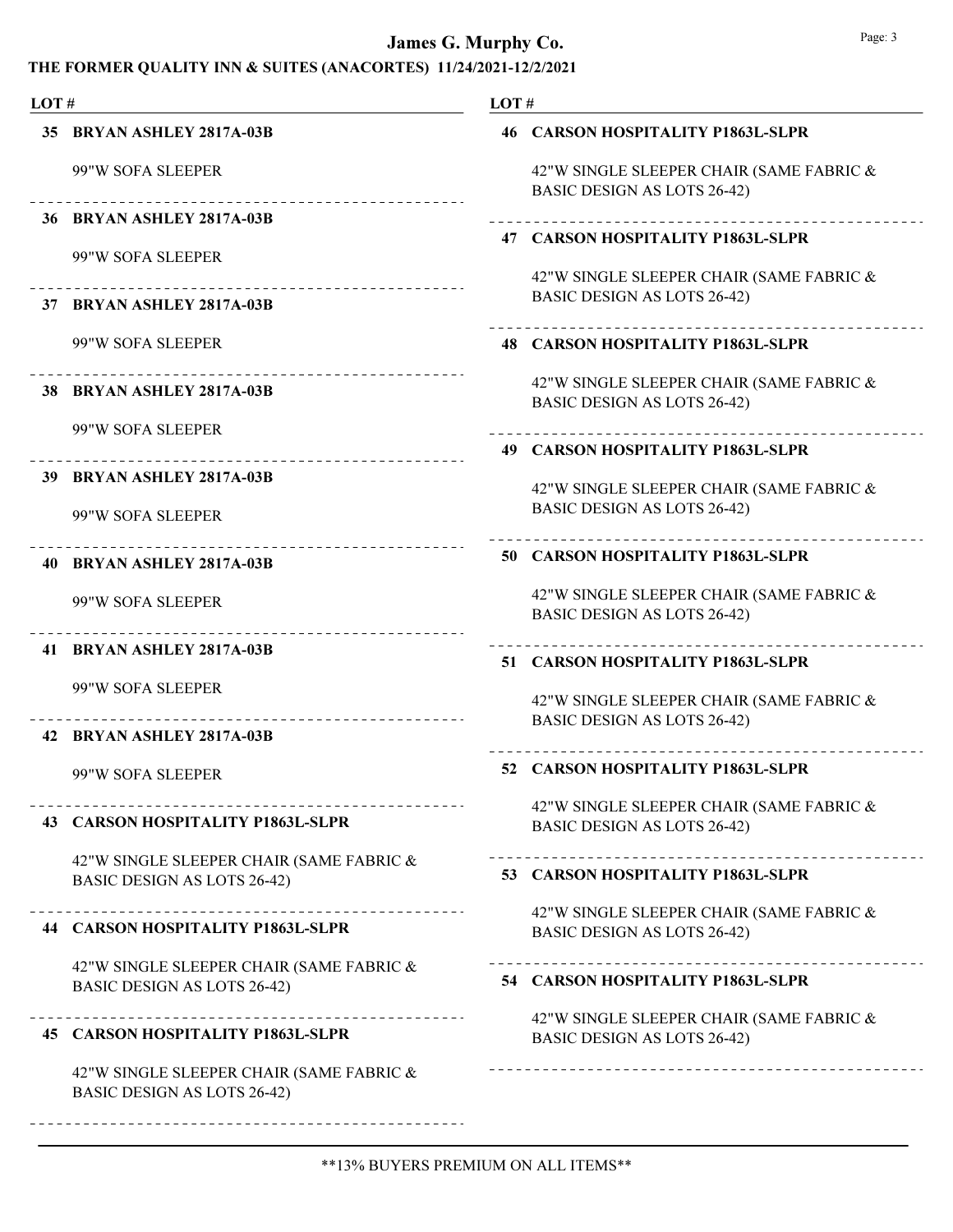| LOT# |                                                                                                                           | LOT#                                                                      |  |  |
|------|---------------------------------------------------------------------------------------------------------------------------|---------------------------------------------------------------------------|--|--|
|      | 55 CARSON HOSPITALITY P1863L-SLPR                                                                                         | 64 LOT, (8) CARSON HOSPITALITY<br>P1863L-SLPR 42"W                        |  |  |
|      | 42"W SINGLE SLEEPER CHAIR (SAME FABRIC &<br>BASIC DESIGN AS LOTS 26-42)                                                   | SINGLE SLEEPER CHAIRS (SAME FABRIC & BASIC<br>DESIGN AS LOTS 26-42)       |  |  |
|      | 56 CARSON HOSPITALITY P1863L-SLPR                                                                                         | 65 LOT, (5) PAIRS OF BRYAN ASHLEY 2817A-16A<br><b>SOFA ARM</b>            |  |  |
|      | 42"W SINGLE SLEEPER CHAIR (SAME FABRIC &<br><b>BASIC DESIGN AS LOTS 26-42)</b>                                            | <b>WRITING TABLES (5 BOXES)</b>                                           |  |  |
|      | 57 CARSON HOSPITALITY P1863L-SLPR                                                                                         | 66 LOT, (2) DANIEL PAUL PADDED BAR<br>CHAIRS (30-1/2"H<br>TO TOP OF SEAT) |  |  |
|      | 42"W SINGLE SLEEPER CHAIR (SAME FABRIC &<br><b>BASIC DESIGN AS LOTS 26-42)</b>                                            | 67 LOT, (2) DANIEL PAUL PADDED BAR                                        |  |  |
|      | 58 LOT, (4) CARSON HOSPITALITY<br>P1863L-SLPR 42"W                                                                        | CHAIRS (30-1/2"H<br>TO TOP OF SEAT)                                       |  |  |
|      | SINGLE SLEEPER CHAIRS (SAME FABRIC & BASIC<br>DESIGN AS LOTS 26-42)                                                       | 68 LOT, (2) DANIEL PAUL PADDED BAR<br>CHAIRS (30-1/2"H<br>TO TOP OF SEAT) |  |  |
|      | 59 LOT, (4) CARSON HOSPITALITY<br>P1863L-SLPR 42"W                                                                        | 69 LOT, (2) DANIEL PAUL PADDED BAR                                        |  |  |
|      | SINGLE SLEEPER CHAIRS (SAME FABRIC & BASIC<br>DESIGN AS LOTS 26-42)                                                       | CHAIRS (30-1/2"H<br>TO TOP OF SEAT)                                       |  |  |
|      | 60 LOT, (4) CARSON HOSPITALITY<br>P1863L-SLPR 42"W<br>SINGLE SLEEPER CHAIRS (SAME FABRIC & BASIC<br>DESIGN AS LOTS 26-42) | 70 LOT, (2) DANIEL PAUL PADDED BAR<br>CHAIRS (30-1/2"H<br>TO TOP OF SEAT) |  |  |
|      | 61 LOT, (4) CARSON HOSPITALITY                                                                                            | 71 LOT, (2) DANIEL PAUL PADDED BAR<br><b>CHAIRS (30-1/2"H)</b>            |  |  |
|      | P1863L-SLPR 42"W<br>SINGLE SLEEPER CHAIRS (SAME FABRIC & BASIC<br>DESIGN AS LOTS 26-42)                                   | TO TOP OF SEAT)                                                           |  |  |
|      |                                                                                                                           | 72 LOT, (2) DANIEL PAUL PADDED BAR<br><b>CHAIRS (30-1/2"H)</b>            |  |  |
|      | 62 LOT, (4) CARSON HOSPITALITY<br>P1863L-SLPR 42"W                                                                        | TO TOP OF SEAT)                                                           |  |  |
|      | SINGLE SLEEPER CHAIRS (SAME FABRIC & BASIC<br>DESIGN AS LOTS 26-42)                                                       | 73 BRYAN ASHLEY                                                           |  |  |
|      | 63 LOT, (8) CARSON HOSPITALITY                                                                                            | PADDED DINING CHAIR (ONLY 1 AVAILABLE)                                    |  |  |
|      | P1863L-SLPR 42"W<br>SINGLE SLEEPER CHAIRS (SAME FABRIC & BASIC<br>DESIGN AS LOTS 26-42)                                   | 74 CALIFORNIA FINEST 3ML-253                                              |  |  |
|      |                                                                                                                           | PADDED WOOD MAIN DINING ARM CHAIR                                         |  |  |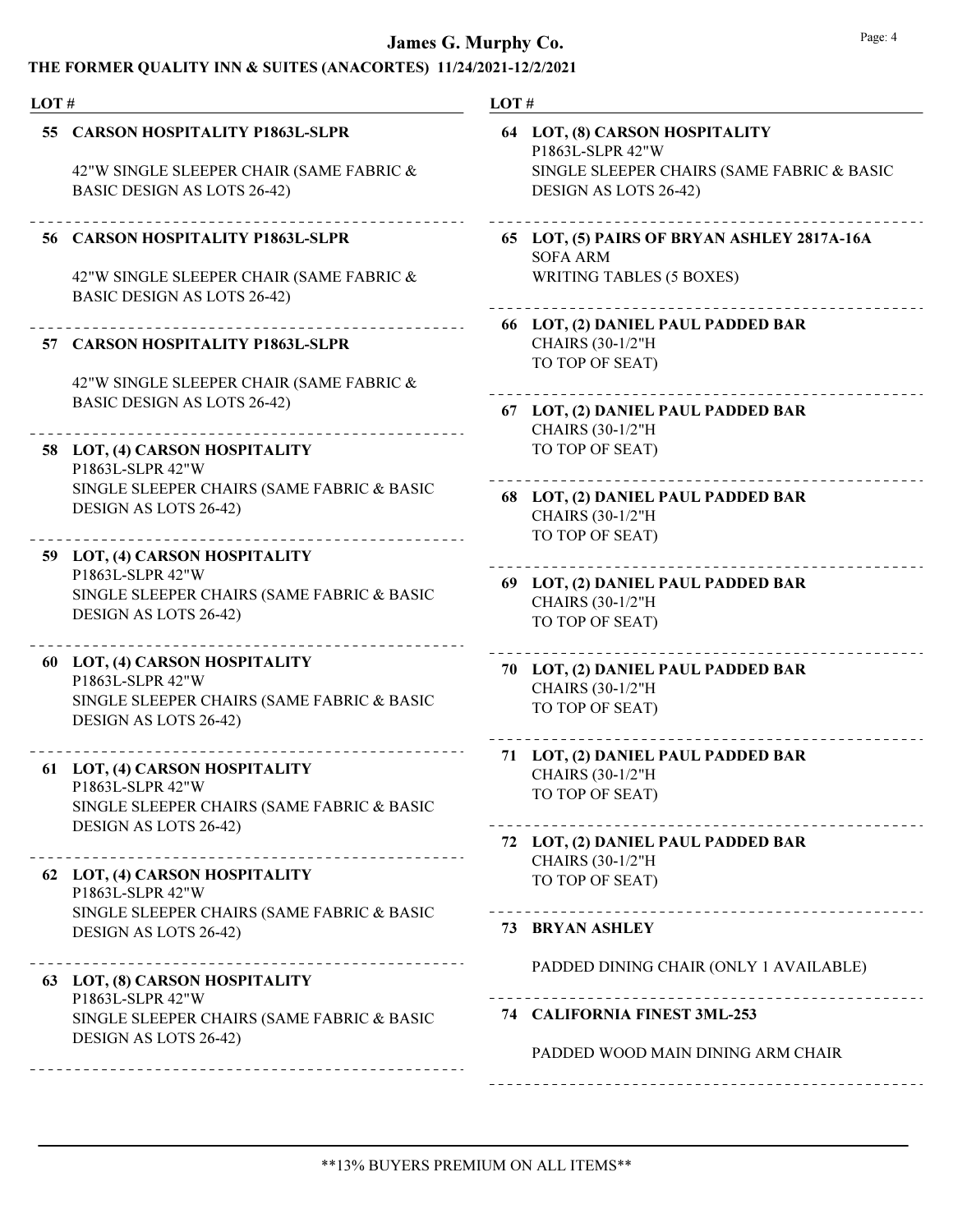| THE FORMER QUALITY INN & SUITES (ANACORTES) 11/24/2021-12/2/2021 |  |  |
|------------------------------------------------------------------|--|--|
|------------------------------------------------------------------|--|--|

| LOT# |                                                                   | LOT#                                                                        |
|------|-------------------------------------------------------------------|-----------------------------------------------------------------------------|
|      | 75 CALIFORNIA FINEST 3ML-253                                      | 87 BRYAN ASHLEY 32"W PADDED ARM CHAIR                                       |
|      | PADDED WOOD MAIN DINING ARM CHAIR                                 | 88 BRYAN ASHLEY 32"W PADDED ARM CHAIR                                       |
|      | 76 CALIFORNIA FINEST 3ML-253                                      | 89 BRYAN ASHLEY 32"W PADDED ARM CHAIR                                       |
|      | PADDED WOOD MAIN DINING ARM CHAIR                                 | 90 BRYAN ASHLEY 32"W PADDED ARM CHAIR                                       |
|      | 77 CALIFORNIA FINEST 3ML-253                                      | 91 BRYAN ASHLEY 32"W PADDED ARM CHAIR                                       |
|      | PADDED WOOD MAIN DINING ARM CHAIR                                 | 92 BRYAN ASHLEY 32"W PADDED ARM CHAIR                                       |
|      | 78 CALIFORNIA FINEST 3ML-253                                      |                                                                             |
|      | PADDED WOOD MAIN DINING ARM CHAIR                                 | 93 BRYAN ASHLEY 32"W PADDED ARM CHAIR                                       |
|      | __________________________<br>79 CALIFORNIA FINEST 3ML-253        | 94 BRYAN ASHLEY 32"W PADDED ARM CHAIR<br>---------------------------------- |
|      | PADDED WOOD MAIN DINING ARM CHAIR                                 | 95 LOT, (2) BRYAN ASHLEY 32"W PADDED ARM<br><b>CHAIRS</b>                   |
|      | 80 CALIFORNIA FINEST 3ML-253<br>PADDED WOOD MAIN DINING ARM CHAIR | 96 LOT, (2) BRYAN ASHLEY 32"W PADDED ARM<br><b>CHAIRS</b>                   |
|      | 81 CALIFORNIA FINEST 3ML-253                                      | 97 LOT, (2) BRYAN ASHLEY 32"W PADDED ARM<br><b>CHAIRS</b>                   |
|      | PADDED WOOD MAIN DINING ARM CHAIR                                 | 98 LOT, (2) BRYAN ASHLEY 32"W PADDED ARM<br><b>CHAIRS</b>                   |
|      | 82 CALIFORNIA FINEST 3ML-253                                      |                                                                             |
|      | PADDED WOOD MAIN DINING ARM CHAIR                                 | 99 LOT, (2) BRYAN ASHLEY 32"W PADDED ARM<br><b>CHAIRS</b>                   |
|      | 83 CALIFORNIA FINEST 3ML-253                                      | 100 LOT, (2) BRYAN ASHLEY 32"W PADDED ARM                                   |
|      | PADDED WOOD MAIN DINING ARM CHAIR                                 | <b>CHAIRS</b>                                                               |
|      | 84 LOT, (2) JOAN CREEK 29"W PADDED ARM<br><b>CHAIRS</b>           | 101 LOT, (2) BRYAN ASHLEY 32"W PADDED ARM<br><b>CHAIRS</b>                  |
|      | 85 LOT, (2) JOAN CREEK 29"W PADDED ARM<br><b>CHAIRS</b>           | 102 LOT, (2) BRYAN ASHLEY 32"W PADDED ARM<br><b>CHAIRS</b>                  |
|      | 86 BRYAN ASHLEY 32"W PADDED ARM CHAIR                             | 103 LOT, (2) BRYAN ASHLEY 32"W PADDED ARM<br><b>CHAIRS</b>                  |
|      |                                                                   |                                                                             |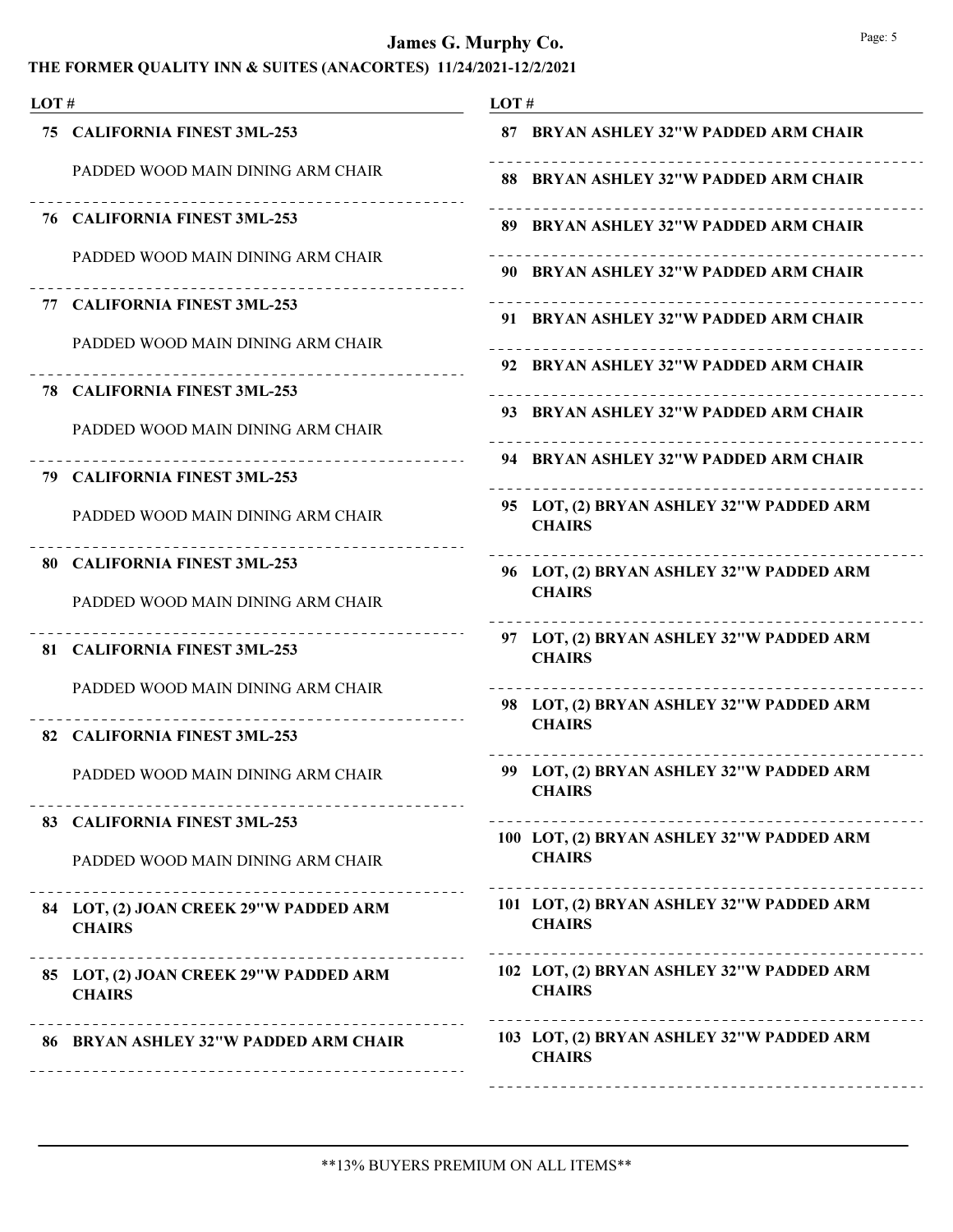THE FORMER QUALITY INN & SUITES (ANACORTES) 11/24/2021-12/2/2021 LOT # LOT, (2) BRYAN ASHLEY 32"W PADDED ARM 104 **CHAIRS** LOT #

LOT, (2) BRYAN ASHLEY 32"W PADDED ARM 105 **CHAIRS** 

LOT, (2) BRYAN ASHLEY 32"W PADDED ARM 106 **CHAIRS** 

107 BRYAN ASHLEY

32"W PADDED OTTOMAN/FOOT STOOL

108 BRYAN ASHLEY

32"W PADDED OTTOMAN/FOOT STOOL

109 BRYAN ASHLEY

32"W PADDED OTTOMAN/FOOT STOOL

110 BRYAN ASHLEY

32"W PADDED OTTOMAN/FOOT STOOL

111 BRYAN ASHLEY

32"W PADDED OTTOMAN/FOOT STOOL

112 BRYAN ASHLEY

32"W PADDED OTTOMAN/FOOT STOOL

#### 113 BRYAN ASHLEY

32"W PADDED OTTOMAN/FOOT STOOL

#### 114 BRYAN ASHLEY

18" X 18" X 18" FOOT STOOL/VANITY STOOL

#### 115 BRYAN ASHLEY

18" X 18" X 18" FOOT STOOL/VANITY STOOL

| LOT# |                                                            |
|------|------------------------------------------------------------|
|      | 116 BRYAN ASHLEY                                           |
|      | 18" X 18" X 18" FOOT STOOL/VANITY STOOL                    |
|      | 117 BRYAN ASHLEY                                           |
|      | 18" X 18" X 18" FOOT STOOL/VANITY STOOL                    |
|      | 118 BRYAN ASHLEY                                           |
|      | 18" X 18" X 18" FOOT STOOL/VANITY STOOL                    |
|      | <b>119 BRYAN ASHLEY</b>                                    |
|      | 18" X 18" X 18" FOOT STOOL/VANITY STOOL                    |
|      | 120 LOT, (2) BRYAN ASHLEY 18" X 18" X 18" FOOT             |
|      | STOOL/VANITY STOOLS                                        |
|      | 121 LOT, (2) BRYAN ASHLEY 18" X 18" X 18" FOOT             |
|      | STOOL/VANITY STOOLS                                        |
|      | --------------------------------<br>122 LILY JACK SPCL-252 |
|      | <b>30"W LOUNGE CHAIR</b>                                   |
|      | 123 LILY JACK SPCL-252                                     |
|      | <b>30"W LOUNGE CHAIR</b>                                   |
|      | 124 LILY JACK SPCL-252                                     |
|      | <b>30"W LOUNGE CHAIR</b>                                   |
|      | .<br>125 LILY JACK SPCL-252                                |
|      | <b>30"W LOUNGE CHAIR</b>                                   |
|      | 126 LILY JACK SPCL-252                                     |
|      | $20"$ W I OI INCE CHAID                                    |

30"W LOUNGE CHAIR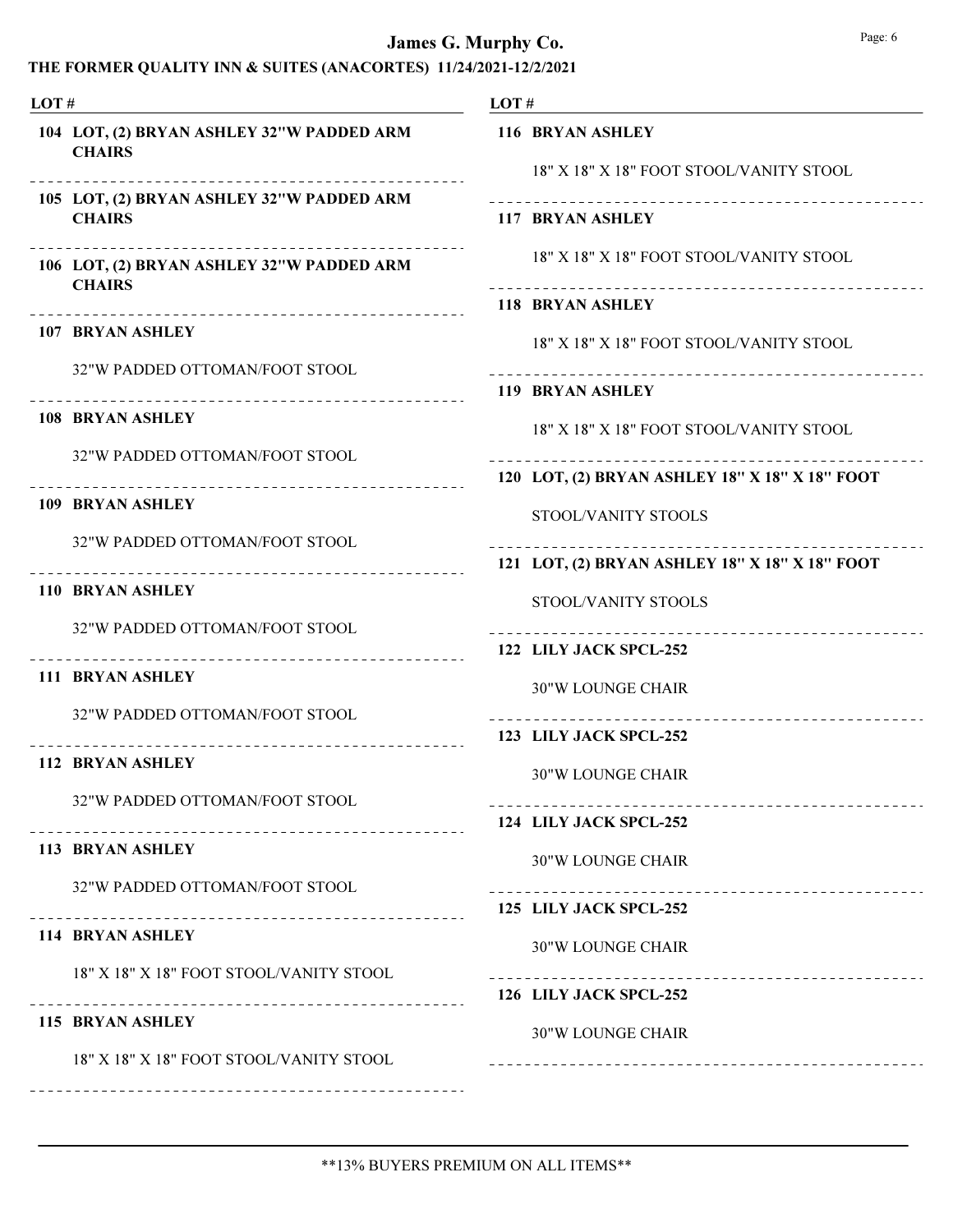| LOT# |                                                                                          | LOT#                                                           |  |  |
|------|------------------------------------------------------------------------------------------|----------------------------------------------------------------|--|--|
|      | 127 LILY JACK SPCL-252                                                                   | 137 MANDY LI COLLECTION                                        |  |  |
|      | <b>30"W LOUNGE CHAIR</b>                                                                 | BAR CART ON WHEELS W/(3) GLASS SHELVES                         |  |  |
|      | 128 LOT, (2) ERIC BRAND TER-252 LACQUERED<br><b>RATTAN</b>                               | 138 MANDY LI COLLECTION                                        |  |  |
|      | <b>LOUNGE CHAIRS</b>                                                                     | BAR CART ON WHEELS W/(3) GLASS SHELVES                         |  |  |
|      |                                                                                          | <b>139 MANDY LI COLLECTION</b>                                 |  |  |
|      | 129 LOT, (2) ERIC BRAND TER-252 LACQUERED<br><b>RATTAN</b>                               | BAR CART ON WHEELS W/(3) GLASS SHELVES                         |  |  |
|      | <b>LOUNGE CHAIRS</b>                                                                     | <b>140 MANDY LI COLLECTION</b>                                 |  |  |
|      | 130 LOT, (2) ERIC BRAND TER-252 LACQUERED<br><b>RATTAN</b>                               | BAR CART ON WHEELS W/(3) GLASS SHELVES                         |  |  |
|      | <b>LOUNGE CHAIRS</b>                                                                     | 141 LOT, (5) MANDY LI COLLECTION BAR CARTS<br><b>ON WHEELS</b> |  |  |
|      | 131 LOT, (2) ERIC BRAND TER-252 LACQUERED                                                | W/(3) GLASS SHELVES                                            |  |  |
|      | <b>RATTAN</b>                                                                            | 142 LOT, (5) MANDY LI COLLECTION BAR CARTS                     |  |  |
|      | <b>LOUNGE CHAIRS</b>                                                                     | <b>ON WHEELS</b><br>W/(3) GLASS SHELVES                        |  |  |
|      | __________________________<br>132 LOT, (2) ERIC BRAND TER-252 LACQUERED<br><b>RATTAN</b> | 143 LOT, (5) MANDY LI COLLECTION BAR CARTS<br><b>ON WHEELS</b> |  |  |
|      | <b>LOUNGE CHAIRS</b>                                                                     | W/(3) GLASS SHELVES                                            |  |  |
|      |                                                                                          | 144 LOT, (5) MANDY LI COLLECTION BAR CARTS                     |  |  |
|      | 133 LOT, (2) ERIC BRAND TER-252 LACQUERED<br><b>RATTAN</b>                               | <b>ON WHEELS</b><br>W/(3) GLASS SHELVES                        |  |  |
|      | <b>LOUNGE CHAIRS</b>                                                                     | 145 LOT, (5) MANDY LI COLLECTION BAR CARTS                     |  |  |
|      | 134 LOT, (2) ERIC BRAND TER-252 LACQUERED<br><b>RATTAN</b>                               | <b>ON WHEELS</b><br>W/(3) GLASS SHELVES                        |  |  |
|      | <b>LOUNGE CHAIRS</b>                                                                     | 146 LOT, (10) MANDY LI COLLECTION BAR<br><b>CARTS</b>          |  |  |
|      | 135 MANDY LI COLLECTION                                                                  | <b>ON WHEELS</b><br>W/(3) GLASS SHELVES                        |  |  |
|      | BAR CART ON WHEELS W/(3) GLASS SHELVES                                                   | 147 LOT, (10) MANDY LI COLLECTION BAR                          |  |  |
|      | <b>136 MANDY LI COLLECTION</b>                                                           | <b>CARTS</b><br><b>ON WHEELS</b>                               |  |  |
|      | BAR CART ON WHEELS W/(3) GLASS SHELVES                                                   | W/(3) GLASS SHELVES                                            |  |  |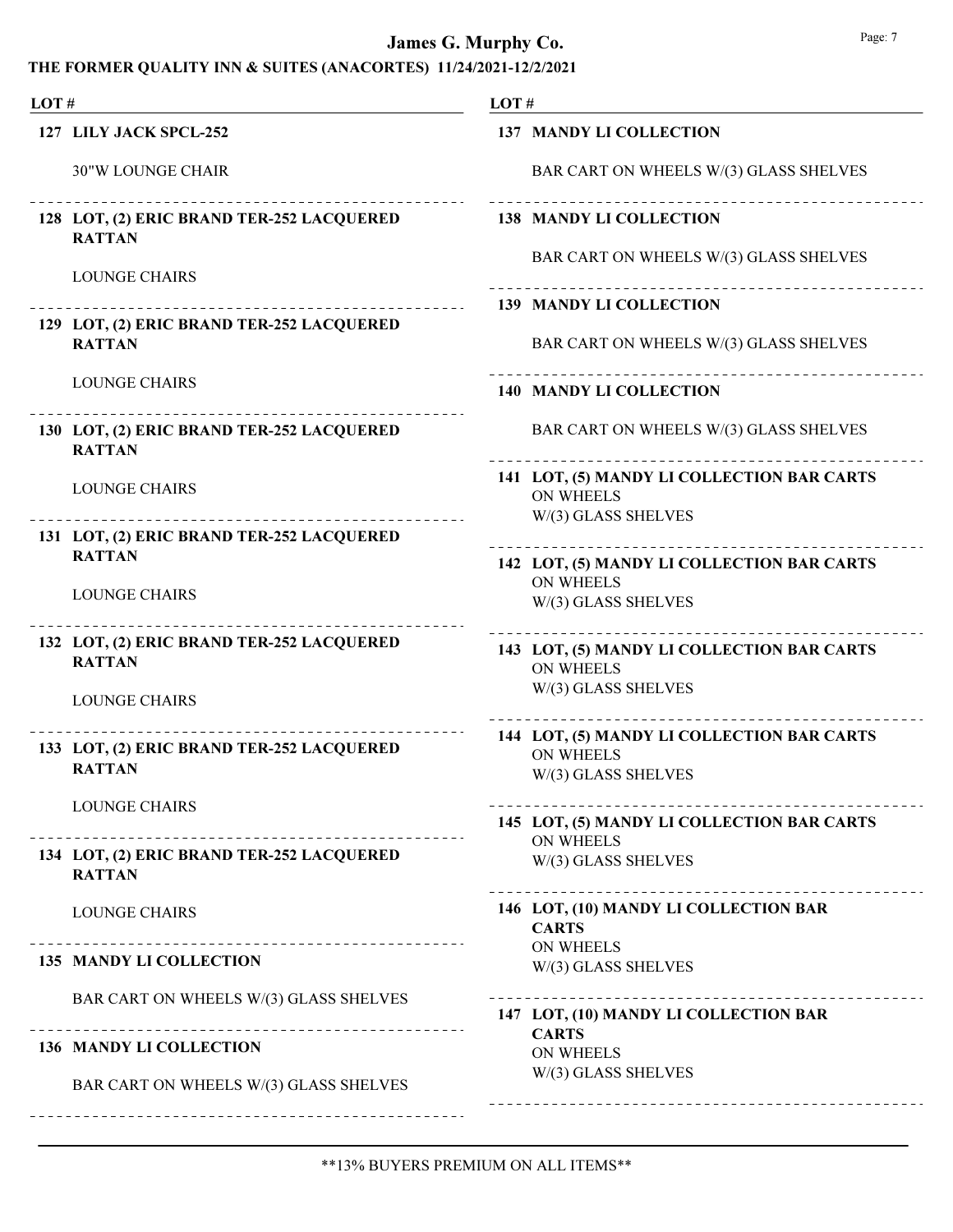| LOT# |                                                                                                  | LOT# |                                                                                                         |
|------|--------------------------------------------------------------------------------------------------|------|---------------------------------------------------------------------------------------------------------|
|      | 148 LOT, (10) MANDY LI COLLECTION BAR<br><b>CARTS</b><br><b>ON WHEELS</b><br>W/(3) GLASS SHELVES |      | 161 LOT, (4) BOXES OF (4) SCOTT LAMP CO<br>6335 POLISHED<br>CHROME TABLE LAMPS W/SURFACE GRINDER        |
|      | -------------------------------<br>149 BOX OF (4) FOLDING LUGGAGE RACKS                          |      | 162 LOT, (4) BOXES OF (4) SCOTT LAMP CO<br>6335 POLISHED<br><b>CHROME TABLE LAMPS W/SURFACE GRINDER</b> |
|      | 150 BOX OF (8) FOLDING LUGGAGE RACKS                                                             |      | 163 LOT, (10) BOXES OF (4) SCOTT LAMP CO 6335                                                           |
|      | 151 BOX OF (8) FOLDING LUGGAGE RACKS                                                             |      | POLISHED CHROME TABLE LAMPS W/SURFACE<br><b>GRINDER</b>                                                 |
|      | 152 BOX OF (8) FOLDING LUGGAGE RACKS                                                             |      |                                                                                                         |
|      | 153 BOX OF (8) FOLDING LUGGAGE RACKS                                                             |      | 164 LOT, (10) BOXES OF (4) SCOTT LAMP CO 6335<br>POLISHED CHROME TABLE LAMPS W/SURFACE                  |
|      | 154 SCOTT LAMP CO 6335                                                                           |      | <b>GRINDER</b>                                                                                          |
|      | BOX OF (4) POLISHED CHROME TABLE LAMPS<br><b>W/SURFACE GRINDER</b>                               |      | 165 LOT, (10) BOXES OF (4) SCOTT LAMP CO 6335                                                           |
|      | 155 SCOTT LAMP CO 6335                                                                           |      | POLISHED CHROME TABLE LAMPS W/SURFACE<br><b>GRINDER</b>                                                 |
|      | BOX OF (4) POLISHED CHROME TABLE LAMPS<br><b>W/SURFACE GRINDER</b>                               |      | 166 LOT, (10) BOXES OF (4) SCOTT LAMP CO 6335                                                           |
|      | -----------<br>156 SCOTT LAMP CO 6335                                                            |      | POLISHED CHROME TABLE LAMPS W/SURFACE<br><b>GRINDER</b>                                                 |
|      | BOX OF (4) POLISHED CHROME TABLE LAMPS<br><b>W/SURFACE GRINDER</b>                               |      | 167 HALLMARK COLLECTION D200-967                                                                        |
|      | 157 SCOTT LAMP CO 6335                                                                           |      | APPROX 42" X 42" X 15"H PENDANT DRUM-STYLE<br><b>CEILING LIGHT</b>                                      |
|      | BOX OF (4) POLISHED CHROME TABLE LAMPS<br><b>W/SURFACE GRINDER</b>                               |      | 168 HALLMARK COLLECTION D200-967                                                                        |
|      | 158 LOT, (4) BOXES OF (4) SCOTT LAMP CO                                                          |      | APPROX 42" X 42" X 15"H PENDANT DRUM-STYLE<br><b>CEILING LIGHT</b>                                      |
|      | 6335 POLISHED<br><b>CHROME TABLE LAMPS W/SURFACE GRINDER</b>                                     |      | 169 HALLMARK COLLECTION D200-967                                                                        |
|      | 159 LOT, (4) BOXES OF (4) SCOTT LAMP CO<br>6335 POLISHED<br>CHROME TABLE LAMPS W/SURFACE GRINDER |      | APPROX 42" X 42" X 15"H PENDANT DRUM-STYLE<br><b>CEILING LIGHT</b>                                      |
|      |                                                                                                  |      | -------------------------------<br>170 HALLMARK COLLECTION D200-967                                     |
|      | 160 LOT, (4) BOXES OF (4) SCOTT LAMP CO<br>6335 POLISHED<br>CHROME TABLE LAMPS W/SURFACE GRINDER |      | APPROX 42" X 42" X 15"H PENDANT DRUM-STYLE<br><b>CEILING LIGHT</b>                                      |
|      |                                                                                                  |      |                                                                                                         |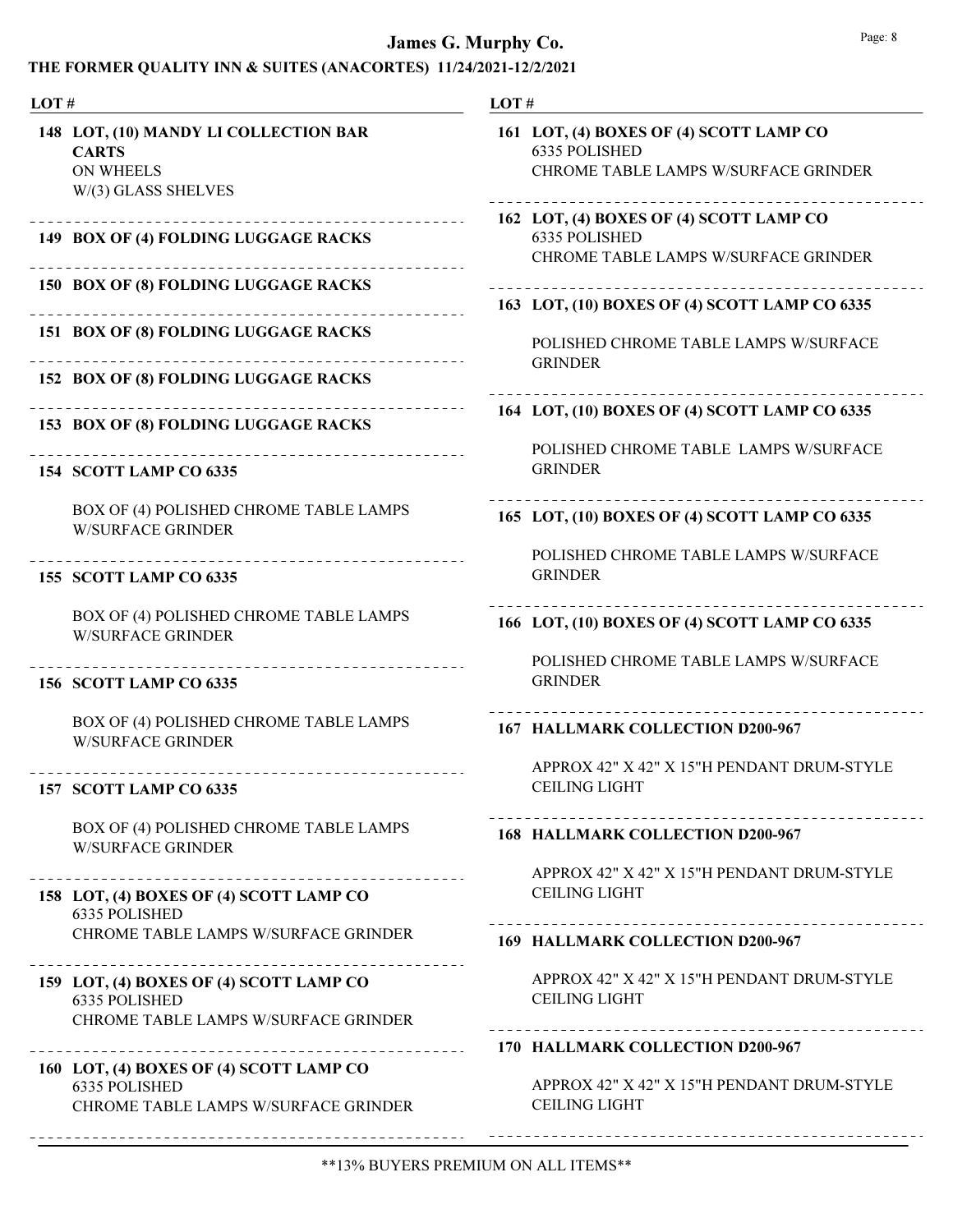| LOT# |                                                                                                        | LOT#                                                                                                        |  |  |
|------|--------------------------------------------------------------------------------------------------------|-------------------------------------------------------------------------------------------------------------|--|--|
|      | 171 HALLMARK COLLECTION D200-967<br>APPROX 42" X 42" X 15"H PENDANT DRUM-STYLE<br><b>CEILING LIGHT</b> | 182 LOT, (4) "CHARLESTON STYLE" C1124 60"<br><b>FLOOR LAMPS</b><br><b>W/SHADES</b>                          |  |  |
|      | 172 76" CHROME FINISHED FLOOR LAMP<br><b>W/LAMP</b><br>14" OFFSET                                      | 183 LOT, (4) "CHARLESTON STYLE" C1124 60"<br><b>FLOOR LAMPS</b><br><b>W/SHADES</b>                          |  |  |
|      | (NO SHADE)                                                                                             | 184 LOT, (4) "CHARLESTON STYLE" C1124 60"<br><b>FLOOR LAMPS</b>                                             |  |  |
|      | 173 PAIR OF CHARLESTON STYLE C1124 60"<br><b>FLOOR LAMPS</b>                                           | <b>W/SHADES</b>                                                                                             |  |  |
|      | <b>W/SHADES</b>                                                                                        | 185 LOT, (4) "CHARLESTON STYLE" C1124 60"<br><b>FLOOR LAMPS</b>                                             |  |  |
|      | 174 PAIR OF CHARLESTON STYLE C1124 60"<br><b>FLOOR LAMPS</b>                                           | <b>W/SHADES</b>                                                                                             |  |  |
|      | <b>W/SHADES</b>                                                                                        | 186 LOT, (4) "CHARLESTON STYLE" C1124 60"<br><b>FLOOR LAMPS</b>                                             |  |  |
|      | 175 PAIR OF CHARLESTON STYLE C1124 60"<br><b>FLOOR LAMPS</b>                                           | <b>W/SHADES</b>                                                                                             |  |  |
|      | <b>W/SHADES</b>                                                                                        | 187 LOT, (10) "CHARLESTON STYLE" C1124<br>60" FLOOR                                                         |  |  |
|      | 176 PAIR OF CHARLESTON STYLE C1124 60"<br><b>FLOOR LAMPS</b>                                           | <b>LAMPS W/SHADES</b>                                                                                       |  |  |
|      | <b>W/SHADES</b>                                                                                        | 188 LOT, (10) "CHARLESTON STYLE" C1124<br>60" FLOOR                                                         |  |  |
|      | 177 PAIR OF CHARLESTON STYLE C1124 60"<br><b>FLOOR LAMPS</b>                                           | <b>LAMPS W/SHADES</b>                                                                                       |  |  |
|      | <b>W/SHADES</b>                                                                                        | 189 LOT, (10) "CHARLESTON STYLE C1124 60"<br><b>FLOOR LAMPS</b>                                             |  |  |
|      | 178 PAIR OF CHARLESTON STYLE C1124 60"<br><b>FLOOR LAMPS</b>                                           | (NO SHADES)                                                                                                 |  |  |
|      | <b>W/SHADES</b>                                                                                        | 190 LOT, (3) THOMAS O'BRIEN COLLECTION<br><b>LARGE HICKS</b>                                                |  |  |
|      | 179 PAIR OF CHARLESTON STYLE C1124 60"<br><b>FLOOR LAMPS</b><br><b>W/SHADES</b>                        | BRONZE PENDANT LIGHTS W/HAND RUBBED<br><b>ANTIQUE BRASS FINISH</b><br>_____________________________________ |  |  |
|      | 180 LOT, (4) "CHARLESTON STYLE" C1124 60"<br><b>FLOOR LAMPS</b>                                        | 191 LOT, (4) ARTERIORS HOME 49682 CHROME<br><b>TABLE LAMPS</b>                                              |  |  |
|      | <b>W/SHADES</b>                                                                                        | 192 LOT, (4) ARTERIORS HOME 49682 CHROME<br><b>TABLE LAMPS</b>                                              |  |  |
|      | 181 LOT, (4) "CHARLESTON STYLE" C1124 60"<br><b>FLOOR LAMPS</b>                                        |                                                                                                             |  |  |
|      | <b>W/SHADES</b>                                                                                        | 193 LOT, (4) THOMAS O'BRIEN COLLECTION<br><b>ARTICULATING</b>                                               |  |  |
|      | ------------------------------                                                                         | PAULO BRACKET LIGHTS W/(4) SHADES                                                                           |  |  |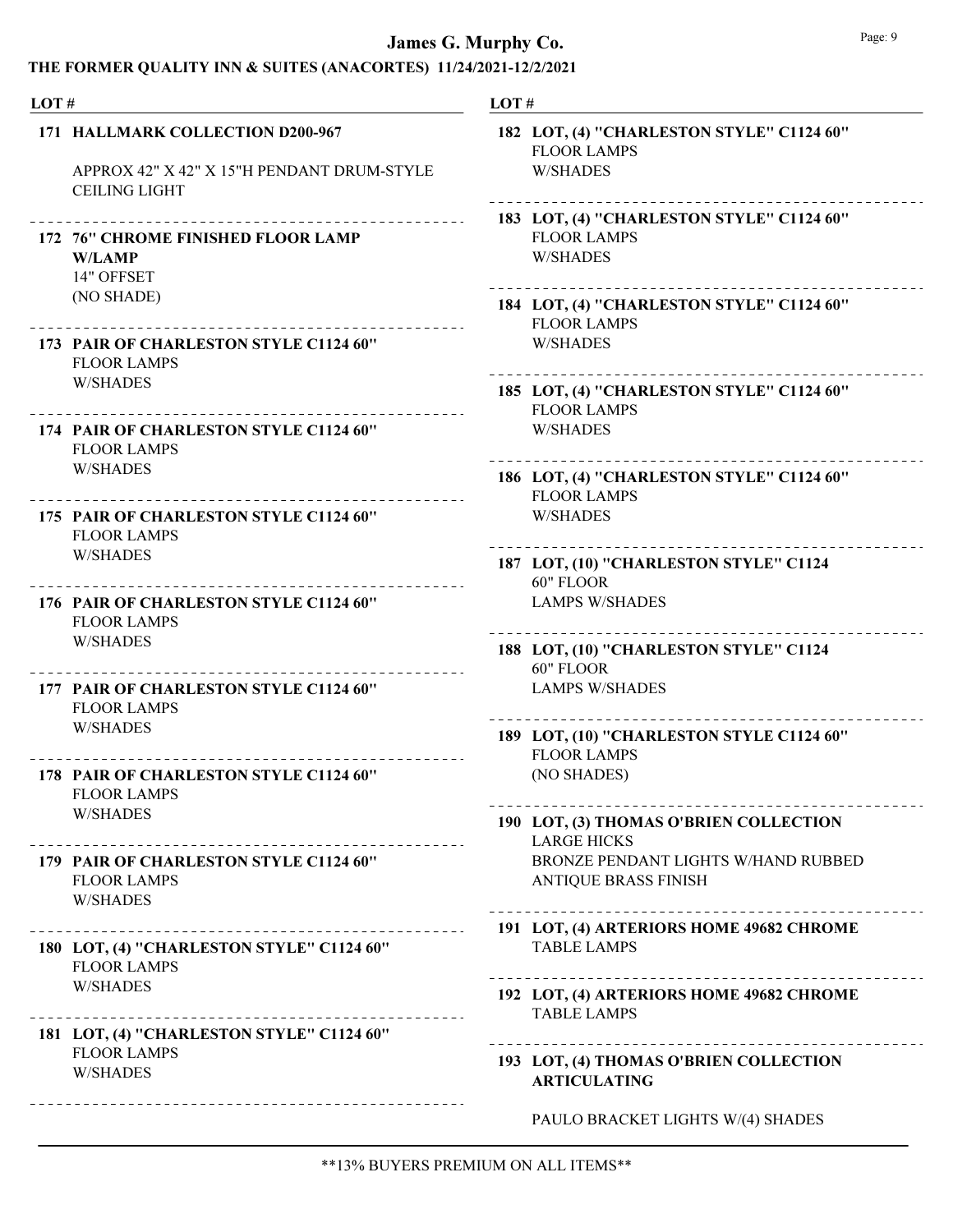| LOT# |                                                                              | LOT#                                            |
|------|------------------------------------------------------------------------------|-------------------------------------------------|
|      | 194 LOT, (5) THOMAS O'BRIEN COLLECTION<br><b>ARTICULATING</b>                | 203 LO<br>S <sub>1</sub><br>S <sub>C</sub><br>M |
|      | PAULO BRACKET LIGHTS W/(4) SHADES (MISSING 1<br>SHADE)                       | 204 LO<br>M                                     |
|      | 195 LOT, (4) BOXES OF (2) SCOTT LAMP CO<br>4795 31-1/2"                      | FL                                              |
|      | FACETED CRYSTAL BODY W/POLISHED BLACK<br>CHROME LED TABLE LAMPS (NO SHADES)  | 205 LO<br>M<br>FL                               |
|      | 196 LOT, (4) BOXES OF (2) SCOTT LAMP CO<br>4795 31-1/2"                      |                                                 |
|      | FACETED CRYSTAL BODY W/POLISHED BLACK                                        | 206 LO                                          |
|      | CHROME LED TABLE LAMPS (NO SHADES)                                           | R(                                              |
|      | 197 LOT, (4) BOXES OF (2) SCOTT LAMP CO<br>4795 31-1/2"                      | $207$ LO                                        |
|      | FACETED CRYSTAL BODY W/POLISHED BLACK<br>CHROME LED TABLE LAMPS (NO SHADES)  | R(                                              |
|      | 198 LOT, (4) BOXES OF (2) SCOTT LAMP CO                                      | $208 \text{ V}$                                 |
|      | 4795 31-1/2"<br>FACETED CRYSTAL BODY W/POLISHED BLACK                        | DI<br><b>SF</b>                                 |
|      | CHROME LED TABLE LAMPS (NO SHADES)                                           | L(                                              |
|      | 199 LOT, (4) BOXES OF (2) SCOTT LAMP CO<br>4795 31-1/2"                      | 209 LO<br>T/                                    |
|      | FACETED CRYSTAL BODY W/POLISHED BLACK                                        | (N)                                             |
|      | CHROME LED TABLE LAMPS (NO SHADES)                                           |                                                 |
|      | ---------<br>200 LOT, (8) BOXES OF (2) SCOTT LAMP CO<br>4795 31-1/2"         | 210 LC<br>P <sub>C</sub>                        |
|      | FACETED CRYSTAL BODY W/POLISHED BLACK                                        | L/                                              |
|      | CHROME LED TABLE LAMPS (NO SHADES)                                           | .<br>211 LO                                     |
|      | _________________<br>201 LOT, (8) BOXES OF (2) SCOTT LAMP CO<br>4795 31-1/2" | P <sub>(</sub><br>L/                            |
|      | FACETED CRYSTAL BODY W/POLISHED BLACK                                        | .<br>212 LO                                     |
|      | CHROME LED TABLE LAMPS (NO SHADES)                                           | W                                               |
|      | 202 PAIR OF 27"H MARBLE IRON ARTWARE                                         | S <sub>C</sub>                                  |
|      | <b>TABLE LAMPS</b>                                                           | 213 LO                                          |
|      |                                                                              | $- - - - - - - -$                               |

| 203 LOT, (3) BOXES ROBERT ABBEY'S PORTER<br><b>STYLE WALL</b><br>SCONCES (16 TOTAL, NO SHADES, 1 BOX HAS (2)<br>MISSING) |
|--------------------------------------------------------------------------------------------------------------------------|
| 204 LOT, (4) ARTERIORS HOME 72054 61"H<br><b>METAL ARTWARE</b><br><b>FLOOR LAMPS (NO SHADES)</b>                         |
| 205 LOT, (5) ARTERIORS HOME 72054 61"H<br><b>METAL ARTWARE</b><br>FLOOR LAMPS (NO SHADES)                                |
| 206 LOT, (4) VAN TEAL VT5361 (3ML-502) DINING                                                                            |
| ROOM/LIVING ROOM FLOOR LAMPS W/SHADES                                                                                    |
| 207 LOT, (5) VAN TEAL VT5361 (3ML-502) DINING                                                                            |
| ROOM/LIVING ROOM FLOOR LAMPS W/SHADES                                                                                    |
| 208 VAN TEAL                                                                                                             |
| DINING ROOM/LIVING ROOM FLOOR LAMPS (NO<br>SHADE, SLIGHTLY WIDER LARGER BASE THAN<br>LOTS 206 & 207)                     |
| 209 LOT, (5) GLASS BASE W/METALLIC BANDS<br><b>TABLE LAMPS</b><br>(NO SHADES)                                            |
| 210 LOT, (5) FEYE 17255 STAINED IVORY<br>PORCELAIN TABLE<br><b>LAMPS (NO SHADES)</b>                                     |
| 211 LOT, (6) FEYE 17255 STAINED IVORY<br>PORCELAIN TABLE<br><b>LAMPS (NO SHADES)</b>                                     |
| 212 LOT, APPROX (28) LASPEE LIGHTING<br>WWR015 WALL<br>SCONCES W/GLASS SHADES & MISC SCONCES                             |
| 213 LOT, (11) MISC SHADES                                                                                                |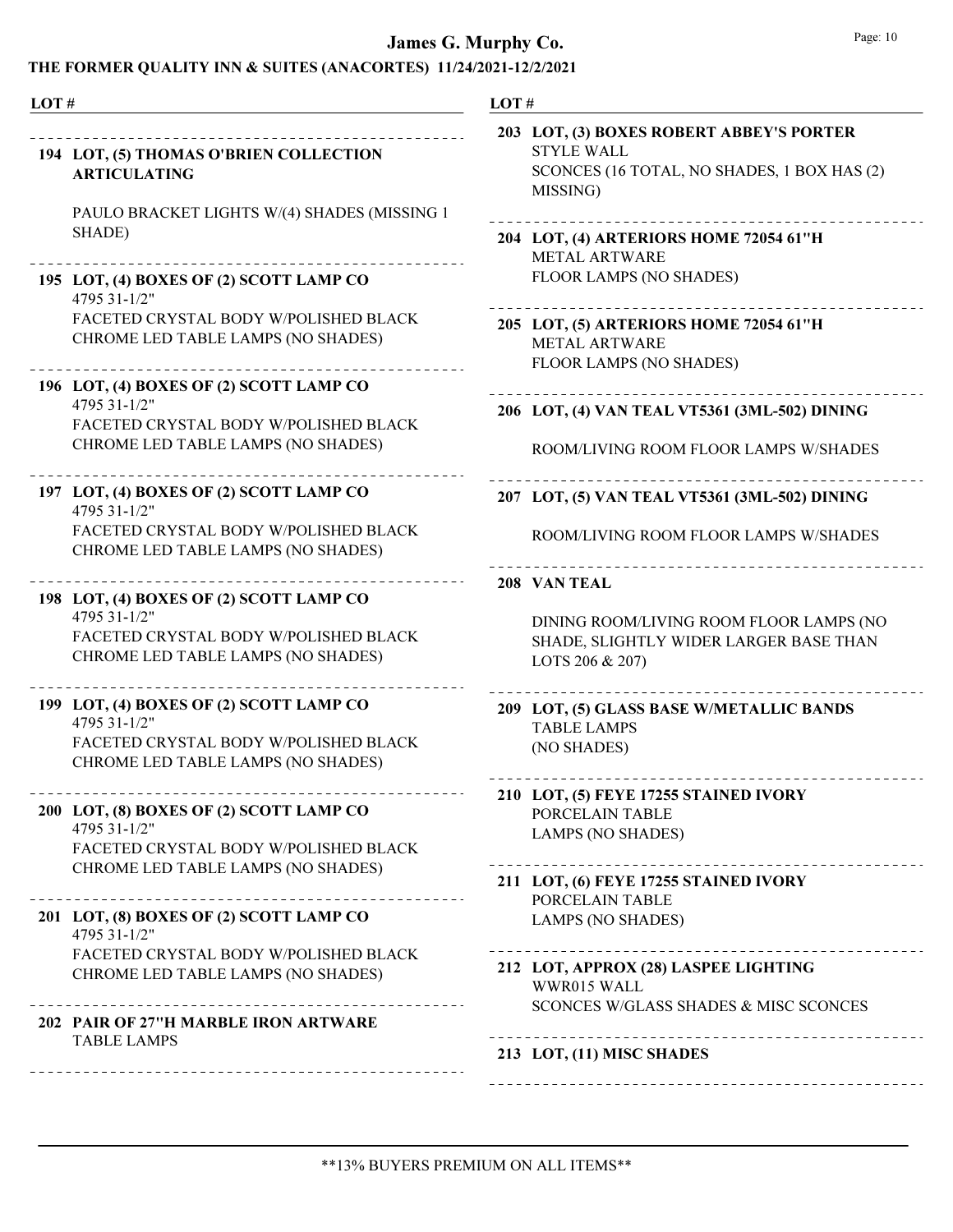| LOT#                                                     | LOT $#$                                                         |
|----------------------------------------------------------|-----------------------------------------------------------------|
| 214 LASPEC LIGHTING LT-008A                              | 225 LASPEC LIGHTING LT-008B                                     |
| DRUM SHADE CEILING FIXTURE (1 PC)                        | DRUM SHADE CEILING FIXTURE (1 PC)                               |
| -------------------<br>215 LASPEC LIGHTING LT-008A       | 226 LASPEC LIGHTING LT-018                                      |
| DRUM SHADE CEILING FIXTURE (1 PC)                        | LL CEILING FIXTURE                                              |
| 216 LASPEC LIGHTING LT-008A                              | 227 LASPEC LIGHTING LT-018                                      |
| DRUM SHADE CEILING FIXTURE (1 PC)                        | LL CEILING FIXTURE                                              |
| 217 LASPEC LIGHTING LT-008A                              | 228 LOT, (3) FANIMATION "THE EMBRACE"<br><b>FPS7967</b>         |
| DRUM SHADE CEILING FIXTURE (1 PC)                        | SNUGGLER CEILING FANS                                           |
| 218 LASPEC LIGHTING LT-008A                              | 229 MANDY LI COLLECTION                                         |
| DRUM SHADE CEILING FIXTURE (1 PC)                        | <b>48" 8-DRAWER CHEST OF DRAWERS</b>                            |
| 219 LASPEC LIGHTING LT-008A                              | 230 MANDY LI COLLECTION                                         |
| DRUM SHADE CEILING FIXTURE (1 PC)                        | <b>48" 8-DRAWER CHEST OF DRAWERS</b>                            |
| _ _ _ _ _ _ _ _ _ _ _ _ _<br>220 LASPEC LIGHTING LT-008A |                                                                 |
| DRUM SHADE CEILING FIXTURE (1 PC)                        | 231 MANDY LI COLLECTION<br><b>48" 8-DRAWER CHEST OF DRAWERS</b> |
| 221 LASPEC LIGHTING LT-008A                              |                                                                 |
| DRUM SHADE CEILING FIXTURE (1 PC)                        | 232 MANDY LI COLLECTION                                         |
| 222 LASPEC LIGHTING LT-008B                              | <b>48" 8-DRAWER CHEST OF DRAWERS</b>                            |
| DRUM SHADE CEILING FIXTURE (1 PC)                        | 233 MANDY LI COLLECTION                                         |
|                                                          | <b>48" 8-DRAWER CHEST OF DRAWERS</b>                            |
| 223 LASPEC LIGHTING LT-008B                              | 234 MANDY LI COLLECTION                                         |
| DRUM SHADE CEILING FIXTURE (1 PC)                        | <b>48" 8-DRAWER CHEST OF DRAWERS</b>                            |
| 224 LASPEC LIGHTING LT-008B                              | 235 MANDY LI COLLECTION                                         |
| DRUM SHADE CEILING FIXTURE (1 PC)                        | <b>48" 8-DRAWER CHEST OF DRAWERS</b>                            |
|                                                          |                                                                 |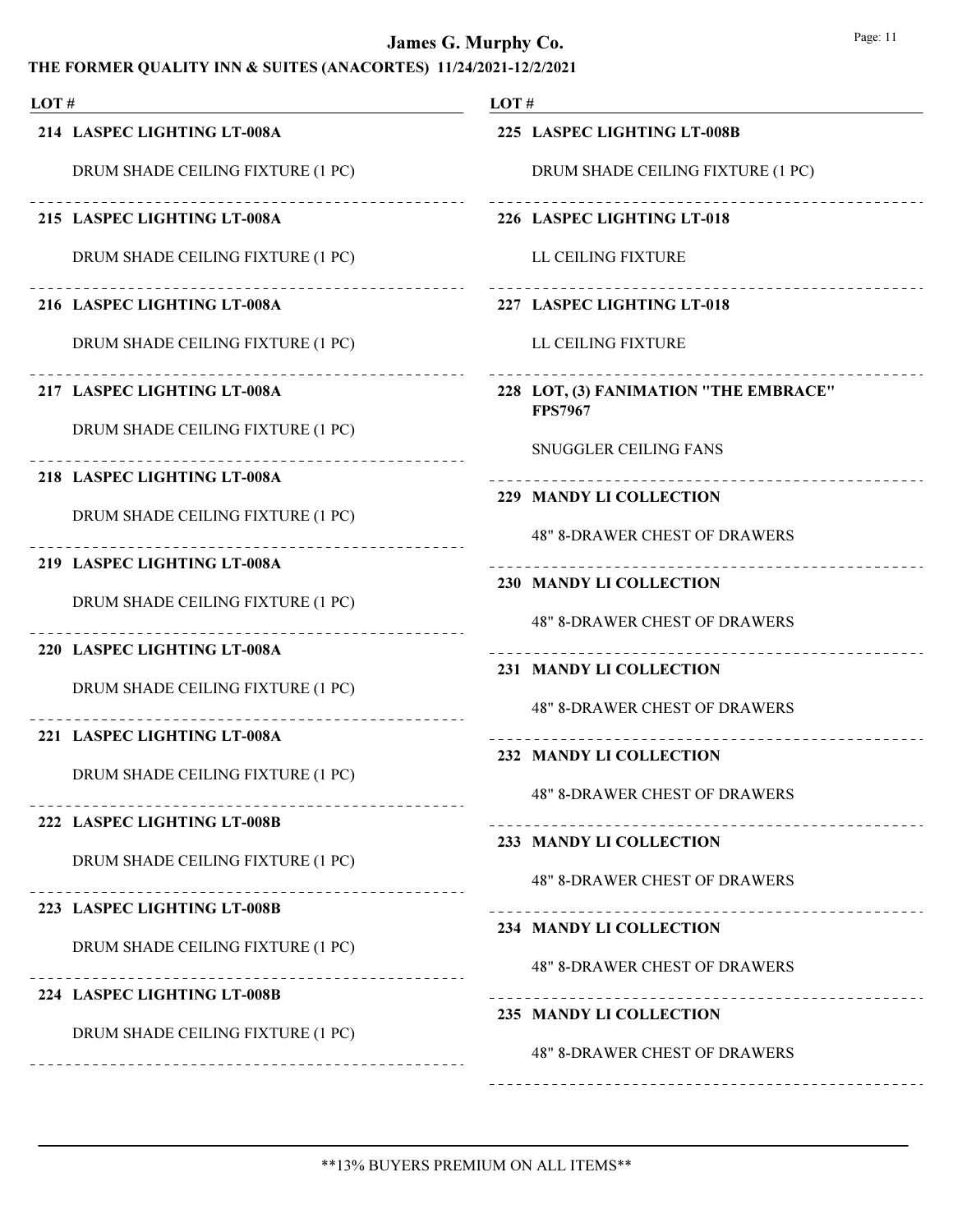#### THE FORMER QUALITY INN & SUITES (ANACORTES) 11/24/2021-12/2/2021

#### LOT #

#### 236 BRYAN ASHLEY

63-1/2" MINI BAR DRESSER ON METAL FRAME W/SOFT CLOSE DRAWERS & GLASS ON TOP (COLORS VARY FROM LIGHT BROWN TO DARK WALNUT)

#### 237 BRYAN ASHLEY

63-1/2" MINI BAR DRESSER ON METAL FRAME W/SOFT CLOSE DRAWERS & GLASS ON TOP (COLORS VARY FROM LIGHT BROWN TO DARK WALNUT)

#### 238 BRYAN ASHLEY

63-1/2" MINI BAR DRESSER ON METAL FRAME W/SOFT CLOSE DRAWERS & GLASS ON TOP (COLORS VARY FROM LIGHT BROWN TO DARK WALNUT)

#### 239 BRYAN ASHLEY

63-1/2" MINI BAR DRESSER ON METAL FRAME W/SOFT CLOSE DRAWERS & GLASS ON TOP (COLORS VARY FROM LIGHT BROWN TO DARK WALNUT)

#### 240 BRYAN ASHLEY

63-1/2" MINI BAR DRESSER ON METAL FRAME W/SOFT CLOSE DRAWERS & GLASS ON TOP (COLORS VARY FROM LIGHT BROWN TO DARK WALNUT)

#### 241 BRYAN ASHLEY

63-1/2" MINI BAR DRESSER ON METAL FRAME W/SOFT CLOSE DRAWERS & GLASS ON TOP (COLORS VARY FROM LIGHT BROWN TO DARK WALNUT)

#### 242 BRYAN ASHLEY

63-1/2" MINI BAR DRESSER ON METAL FRAME W/SOFT CLOSE DRAWERS & GLASS ON TOP (COLORS VARY FROM LIGHT BROWN TO DARK WALNUT)

#### LOT #

#### 243 BRYAN ASHLEY

63-1/2" MINI BAR DRESSER ON METAL FRAME W/SOFT CLOSE DRAWERS & GLASS ON TOP (COLORS VARY FROM LIGHT BROWN TO DARK WALNUT)

#### 244 BRYAN ASHLEY

63-1/2" MINI BAR DRESSER ON METAL FRAME W/SOFT CLOSE DRAWERS & GLASS ON TOP (COLORS VARY FROM LIGHT BROWN TO DARK WALNUT)

#### 245 BRYAN ASHLEY

63-1/2" MINI BAR DRESSER ON METAL FRAME W/SOFT CLOSE DRAWERS & GLASS ON TOP (COLORS VARY FROM LIGHT BROWN TO DARK WALNUT)

#### 246 BRYAN ASHLEY

63-1/2" MINI BAR DRESSER ON METAL FRAME W/SOFT CLOSE DRAWERS & GLASS ON TOP (COLORS VARY FROM LIGHT BROWN TO DARK WALNUT)

#### 247 BRYAN ASHLEY

63-1/2" MINI BAR DRESSER ON METAL FRAME W/SOFT CLOSE DRAWERS & GLASS ON TOP (COLORS VARY FROM LIGHT BROWN TO DARK WALNUT)

#### 248 BRYAN ASHLEY

63-1/2" MINI BAR DRESSER ON METAL FRAME W/SOFT CLOSE DRAWERS & GLASS ON TOP (COLORS VARY FROM LIGHT BROWN TO DARK WALNUT)

#### 249 BRYAN ASHLEY

63-1/2" MINI BAR DRESSER ON METAL FRAME W/SOFT CLOSE DRAWERS & GLASS ON TOP (COLORS VARY FROM LIGHT BROWN TO DARK WALNUT)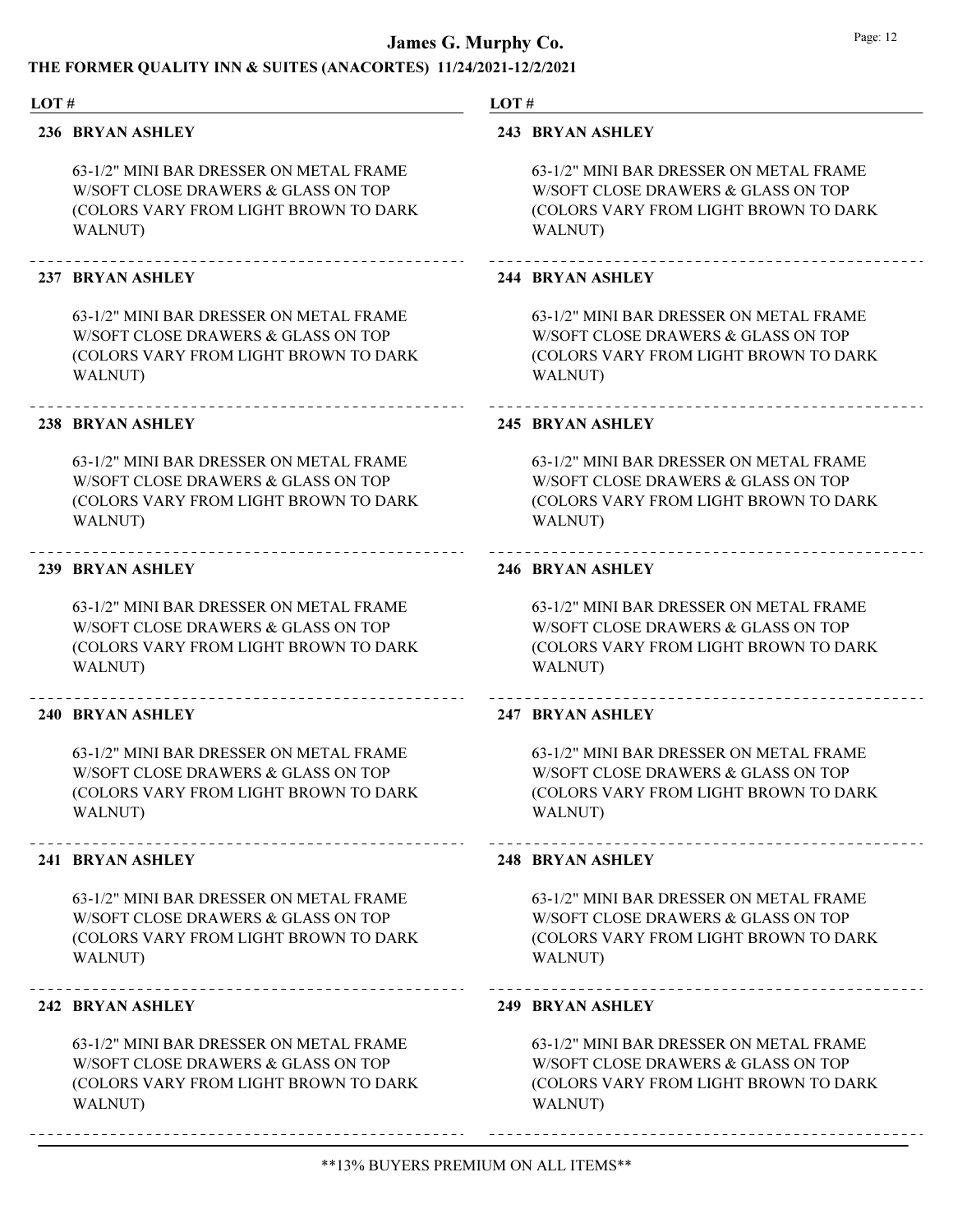#### THE FORMER QUALITY INN & SUITES (ANACORTES) 11/24/2021-12/2/2021

#### LOT #

BAR DRESSERS ON METAL FRAME W/SOFT CLOSE DRAWERS & GLASS ON TOP (COLORS VARY FROM LIGHT BROWN TO DARK WALNUT) 250 LOT, (4) BRYAN ASHLEY 63-1/2" MINI

#### \_\_\_\_\_\_\_\_\_\_\_\_\_\_\_\_\_\_\_\_\_\_\_\_\_\_\_\_\_\_\_\_\_\_\_\_

BAR DRESSERS ON METAL FRAME W/SOFT CLOSE DRAWERS & GLASS ON TOP (COLORS VARY FROM LIGHT BROWN TO DARK WALNUT) 251 LOT, (4) BRYAN ASHLEY 63-1/2" MINI

#### 252 LOT, (4) BRYAN ASHLEY 63-1/2" MINI

BAR DRESSERS ON METAL FRAME W/SOFT CLOSE DRAWERS & GLASS ON TOP (COLORS VARY FROM LIGHT BROWN TO DARK WALNUT)

#### BAR DRESSERS 253 LOT, (4) BRYAN ASHLEY 63-1/2" MINI

ON METAL FRAME W/SOFT CLOSE DRAWERS & GLASS ON TOP (COLORS VARY FROM LIGHT BROWN TO DARK WALNUT)

#### 254 LOT, (4) BRYAN ASHLEY 63-1/2" MINI

#### BAR DRESSERS ON METAL FRAME W/SOFT CLOSE DRAWERS & GLASS ON TOP (COLORS VARY FROM LIGHT BROWN TO DARK WALNUT)

#### \_\_\_\_\_\_\_\_\_\_\_\_\_\_\_\_\_\_\_\_\_\_\_\_\_\_\_\_\_ 255 LOT, (4) BRYAN ASHLEY 63-1/2" MINI BAR DRESSERS ON METAL FRAME W/SOFT CLOSE DRAWERS (NO

GLASS ON TOP, COLORS VARY FROM LIGHT BROWN TO DARK WALNUT)

#### 256 LOT, (4) BRYAN ASHLEY 63-1/2" MINI

BAR DRESSERS ON METAL FRAME W/SOFT CLOSE DRAWERS (NO GLASS ON TOP, COLORS VARY FROM LIGHT BROWN TO DARK WALNUT)

### 

BAR DRESSERS ON METAL FRAME W/SOFT CLOSE DRAWERS (NO GLASS ON TOP, COLORS VARY FROM LIGHT BROWN TO DARK WALNUT) 257 LOT, (4) BRYAN ASHLEY 63-1/2" MINI

#### LOT #

#### BAR DRESSERS ON METAL FRAME W/SOFT CLOSE DRAWERS (NO GLASS ON TOP, COLORS VARY FROM LIGHT BROWN TO DARK WALNUT) 258 LOT, (4) BRYAN ASHLEY 63-1/2" MINI

#### 

BAR DRESSERS ON METAL FRAME W/SOFT CLOSE DRAWERS (NO GLASS ON TOP, COLORS VARY FROM LIGHT BROWN TO DARK WALNUT) 259 LOT, (5) BRYAN ASHLEY 63-1/2" MINI

#### 260 BRYAN ASHLEY 2817

24"W X 24"D X 36"H NIGHTSTAND W/MIRROR GLASS COVER FOR BOTTOM & MAIN SHELVES, ELECTRICAL & USB OUTLET ON SIDE (NO TOP SHELF MIRROR, COLORS VARY ON INSIDE OF DRAWERS TO MOSTLY ORANGE OR BLUE, NOT BOXED)

#### 261 BRYAN ASHLEY 2817

24"W X 24"D X 36"H NIGHTSTAND W/MIRROR GLASS COVER FOR BOTTOM & MAIN SHELVES, ELECTRICAL & USB OUTLET ON SIDE (NO TOP SHELF MIRROR, COLORS VARY ON INSIDE OF DRAWERS TO MOSTLY ORANGE OR BLUE, NOT BOXED)

#### 263 BRYAN ASHLEY 2817

24"W X 24"D X 36"H NIGHTSTAND W/MIRROR GLASS COVER FOR BOTTOM & MAIN SHELVES, ELECTRICAL & USB OUTLET ON SIDE (NO TOP SHELF MIRROR, COLORS VARY ON INSIDE OF DRAWERS TO MOSTLY ORANGE OR BLUE)

#### X 36"H 264 LOT, (2) BRYAN ASHLEY 2817 24"W X 24"D

NIGHTSTANDS W/MIRROR GLASS COVER FOR BOTTOM & MAIN SHELVES, ELECTRICAL & USB OUTLET ON SIDE (NO TOP SHELF MIRROR, COLORS VARY ON INSIDE OF DRAWERS TO MOSTLY ORANGE OR BLUE)

\_\_\_\_\_\_\_\_\_\_\_\_\_\_\_\_\_\_\_\_\_\_\_\_\_\_\_\_\_\_\_\_\_\_\_\_

\*\*13% BUYERS PREMIUM ON ALL ITEMS\*\*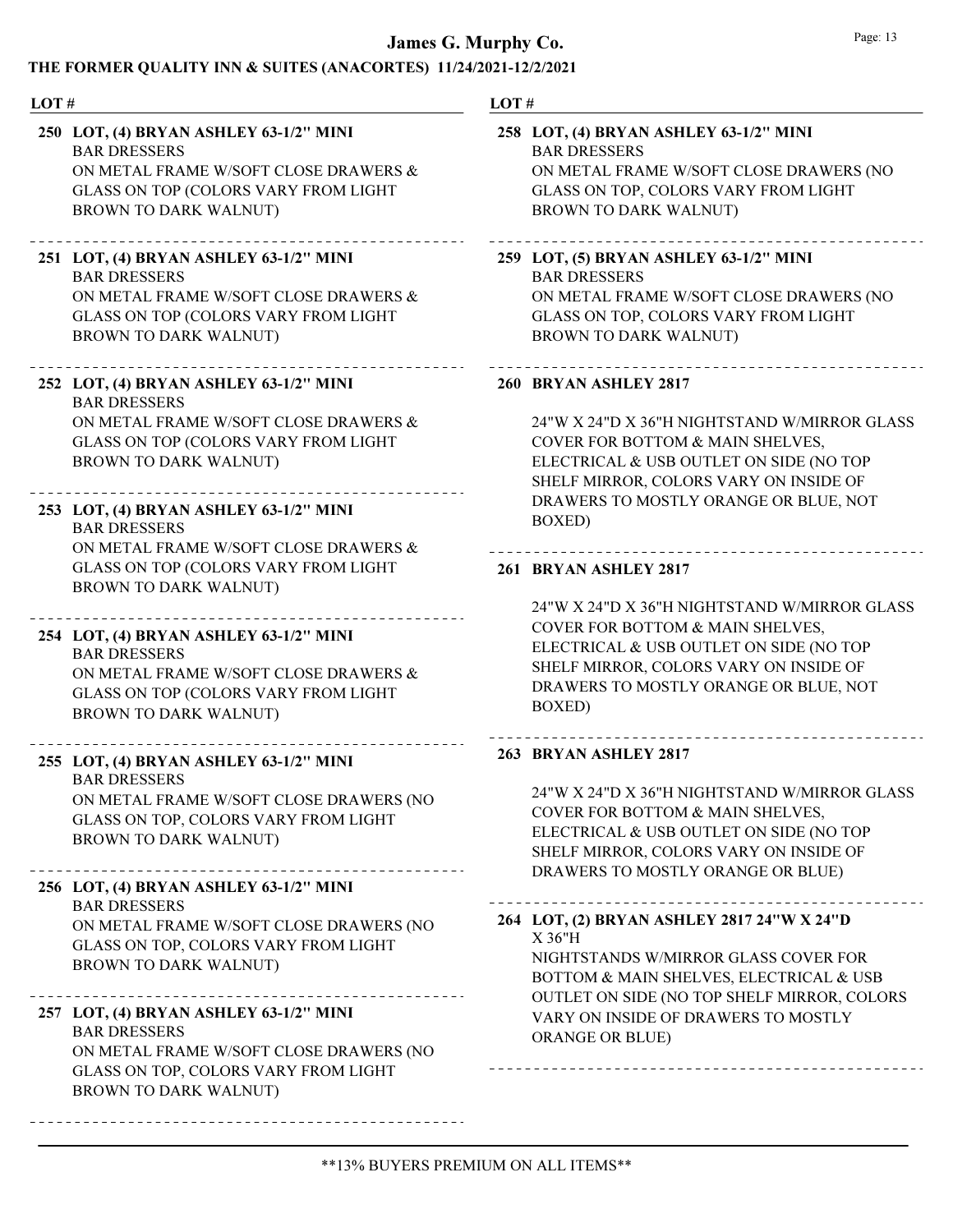| THE PONMER QUALITT THINK SUITES (ANACONTES) THZ#/2021-12/2/2021<br>LOT# | LOT#                                        |
|-------------------------------------------------------------------------|---------------------------------------------|
| 265 LOT, (2) BRYAN ASHLEY 2817 24"W X 24"D                              | 271 LOT, (2) BRYAN ASHLEY 2817 24"W X 24"D  |
| X 36"H                                                                  | X 36"H                                      |
| NIGHTSTANDS W/MIRROR GLASS COVER FOR                                    | NIGHTSTANDS W/MIRROR GLASS COVER FOR        |
| BOTTOM & MAIN SHELVES, ELECTRICAL & USB                                 | BOTTOM & MAIN SHELVES, ELECTRICAL & USB     |
| OUTLET ON SIDE (NO TOP SHELF MIRROR, COLORS                             | OUTLET ON SIDE (NO TOP SHELF MIRROR, COLORS |
| VARY ON INSIDE OF DRAWERS TO MOSTLY                                     | VARY ON INSIDE OF DRAWERS TO MOSTLY         |
| <b>ORANGE OR BLUE)</b>                                                  | <b>ORANGE OR BLUE)</b>                      |
| 266 LOT, (2) BRYAN ASHLEY 2817 24"W X 24"D                              | 272 LOT, (2) BRYAN ASHLEY 2817 24"W X 24"D  |
| X 36"H                                                                  | $X$ 36"H                                    |
| NIGHTSTANDS W/MIRROR GLASS COVER FOR                                    | NIGHTSTANDS W/MIRROR GLASS COVER FOR        |
| BOTTOM & MAIN SHELVES, ELECTRICAL & USB                                 | BOTTOM & MAIN SHELVES, ELECTRICAL & USB     |
| OUTLET ON SIDE (NO TOP SHELF MIRROR, COLORS                             | OUTLET ON SIDE (NO TOP SHELF MIRROR, COLORS |
| VARY ON INSIDE OF DRAWERS TO MOSTLY                                     | VARY ON INSIDE OF DRAWERS TO MOSTLY         |
| <b>ORANGE OR BLUE)</b>                                                  | <b>ORANGE OR BLUE)</b>                      |
| 267 LOT, (2) BRYAN ASHLEY 2817 24"W X 24"D                              | 273 LOT, (2) BRYAN ASHLEY 2817 24"W X 24"D  |
| X 36"H                                                                  | X36"H                                       |
| NIGHTSTANDS W/MIRROR GLASS COVER FOR                                    | NIGHTSTANDS W/MIRROR GLASS COVER FOR        |
| BOTTOM & MAIN SHELVES, ELECTRICAL & USB                                 | BOTTOM & MAIN SHELVES, ELECTRICAL & USB     |
| OUTLET ON SIDE (NO TOP SHELF MIRROR, COLORS                             | OUTLET ON SIDE (NO TOP SHELF MIRROR, COLORS |
| VARY ON INSIDE OF DRAWERS TO MOSTLY                                     | VARY ON INSIDE OF DRAWERS TO MOSTLY         |
| ORANGE OR BLUE)                                                         | <b>ORANGE OR BLUE)</b>                      |
| 268 LOT, (2) BRYAN ASHLEY 2817 24"W X 24"D                              | 274 LOT, (2) BRYAN ASHLEY 2817 24"W X 24"D  |
| X 36"H                                                                  | $X$ 36"H                                    |
| NIGHTSTANDS W/MIRROR GLASS COVER FOR                                    | NIGHTSTANDS W/MIRROR GLASS COVER FOR        |
| BOTTOM & MAIN SHELVES, ELECTRICAL & USB                                 | BOTTOM & MAIN SHELVES, ELECTRICAL & USB     |
| OUTLET ON SIDE (NO TOP SHELF MIRROR, COLORS                             | OUTLET ON SIDE (NO TOP SHELF MIRROR, COLORS |
| VARY ON INSIDE OF DRAWERS TO MOSTLY                                     | VARY ON INSIDE OF DRAWERS TO MOSTLY         |
| <b>ORANGE OR BLUE)</b>                                                  | <b>ORANGE OR BLUE)</b>                      |
| 269 LOT, (2) BRYAN ASHLEY 2817 24"W X 24"D                              | 275 LOT, (10) BRYAN ASHLEY 2817 24"W X 24"D |
| X 36"H                                                                  | X 36"H                                      |
| NIGHTSTANDS W/MIRROR GLASS COVER FOR                                    | NIGHTSTANDS W/MIRROR GLASS COVER FOR        |
| BOTTOM & MAIN SHELVES, ELECTRICAL & USB                                 | BOTTOM & MAIN SHELVES, ELECTRICAL & USB     |
| OUTLET ON SIDE (NO TOP SHELF MIRROR, COLORS                             | OUTLET ON SIDE (NO TOP SHELF MIRROR, COLORS |
| VARY ON INSIDE OF DRAWERS TO MOSTLY                                     | VARY ON INSIDE OF DRAWERS TO MOSTLY         |
| <b>ORANGE OR BLUE)</b>                                                  | <b>ORANGE OR BLUE)</b>                      |
| 270 LOT, (2) BRYAN ASHLEY 2817 24"W X 24"D                              | 276 LOT, (10) BRYAN ASHLEY 2817 24"W X 24"D |
| X 36"H                                                                  | X 36"H                                      |
| NIGHTSTANDS W/MIRROR GLASS COVER FOR                                    | NIGHTSTANDS W/MIRROR GLASS COVER FOR        |
| BOTTOM & MAIN SHELVES, ELECTRICAL & USB                                 | BOTTOM & MAIN SHELVES, ELECTRICAL & USB     |
| OUTLET ON SIDE (NO TOP SHELF MIRROR, COLORS                             | OUTLET ON SIDE (NO TOP SHELF MIRROR, COLORS |
| VARY ON INSIDE OF DRAWERS TO MOSTLY                                     | VARY ON INSIDE OF DRAWERS TO MOSTLY         |
| ORANGE OR BLUE)                                                         | <b>ORANGE OR BLUE)</b>                      |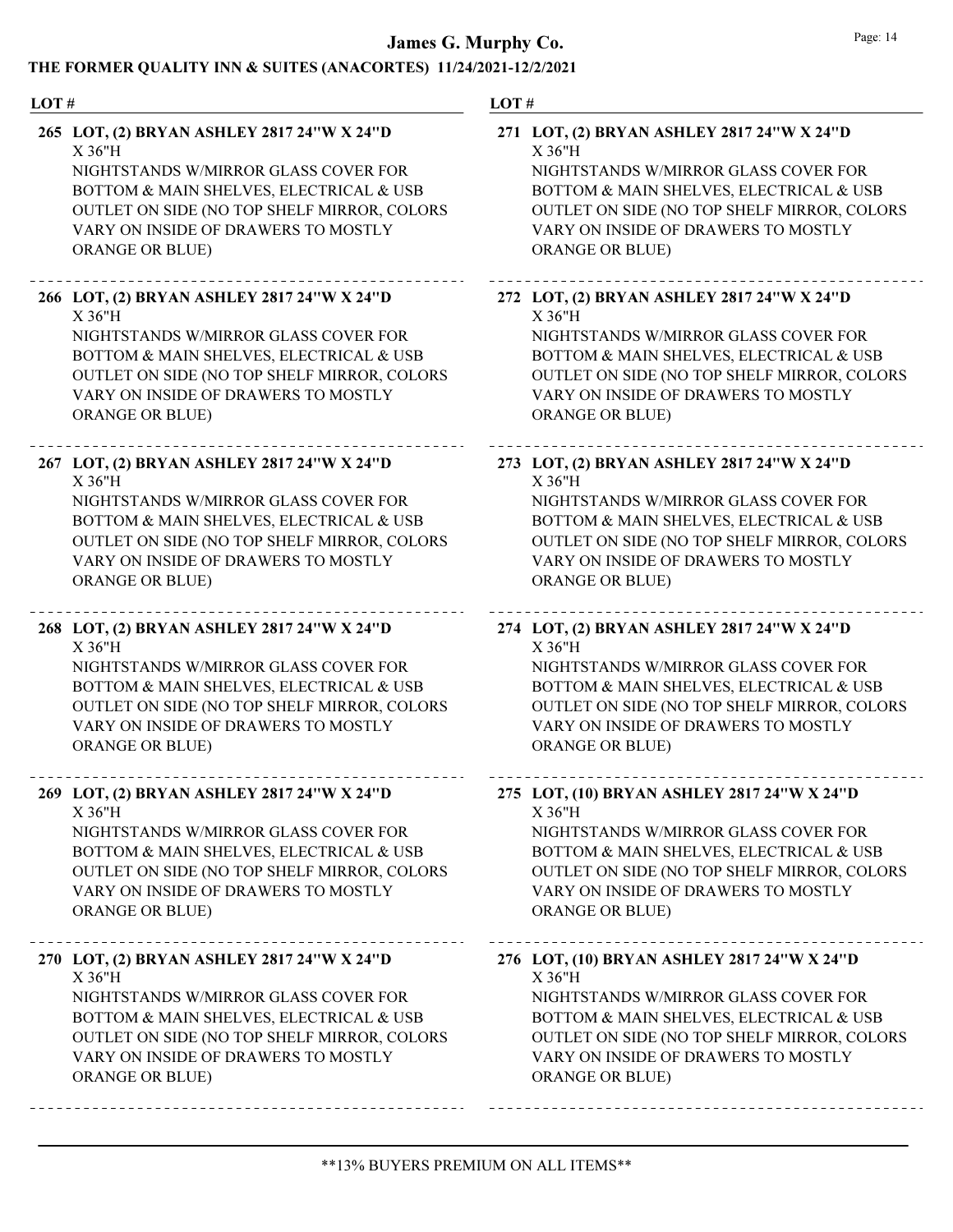| LOT# |                                                                                                                                                                                                                                                            | LOT# |                                                                                                                                                                                                                                                            |
|------|------------------------------------------------------------------------------------------------------------------------------------------------------------------------------------------------------------------------------------------------------------|------|------------------------------------------------------------------------------------------------------------------------------------------------------------------------------------------------------------------------------------------------------------|
|      | 277 LOT, (10) BRYAN ASHLEY 2817 24"W X 24"D<br>$X$ 36"H<br>NIGHTSTANDS W/MIRROR GLASS COVER FOR<br>BOTTOM & MAIN SHELVES, ELECTRICAL & USB<br>OUTLET ON SIDE (NO TOP SHELF MIRROR, COLORS<br>VARY ON INSIDE OF DRAWERS TO MOSTLY<br><b>ORANGE OR BLUE)</b> |      | 283 LOT, (10) BRYAN ASHLEY 2817 24"W X 24"D<br>$X$ 36"H<br>NIGHTSTANDS W/MIRROR GLASS COVER FOR<br>BOTTOM & MAIN SHELVES, ELECTRICAL & USB<br>OUTLET ON SIDE (NO TOP SHELF MIRROR, COLORS<br>VARY ON INSIDE OF DRAWERS TO MOSTLY<br><b>ORANGE OR BLUE)</b> |
|      | 278 LOT, (10) BRYAN ASHLEY 2817 24"W X 24"D<br>$X$ 36"H<br>NIGHTSTANDS W/MIRROR GLASS COVER FOR<br>BOTTOM & MAIN SHELVES, ELECTRICAL & USB<br>OUTLET ON SIDE (NO TOP SHELF MIRROR, COLORS<br>VARY ON INSIDE OF DRAWERS TO MOSTLY<br><b>ORANGE OR BLUE)</b> |      | 284 LOT, (10) BRYAN ASHLEY 2817 24"W X 24"D<br>$X$ 36"H<br>NIGHTSTANDS W/MIRROR GLASS COVER FOR<br>BOTTOM & MAIN SHELVES, ELECTRICAL & USB<br>OUTLET ON SIDE (NO TOP SHELF MIRROR, COLORS<br>VARY ON INSIDE OF DRAWERS TO MOSTLY<br><b>ORANGE OR BLUE)</b> |
|      | 279 LOT, (10) BRYAN ASHLEY 2817 24"W X 24"D<br>$X$ 36"H<br>NIGHTSTANDS W/MIRROR GLASS COVER FOR<br>BOTTOM & MAIN SHELVES, ELECTRICAL & USB<br>OUTLET ON SIDE (NO TOP SHELF MIRROR, COLORS<br>VARY ON INSIDE OF DRAWERS TO MOSTLY<br>ORANGE OR BLUE)        |      | 285 LOT, (10) BRYAN ASHLEY 2817 24"W X 24"D<br>$X$ 36"H<br>NIGHTSTANDS W/MIRROR GLASS COVER FOR<br>BOTTOM & MAIN SHELVES, ELECTRICAL & USB<br>OUTLET ON SIDE (NO TOP SHELF MIRROR, COLORS<br>VARY ON INSIDE OF DRAWERS TO MOSTLY<br><b>ORANGE OR BLUE)</b> |
|      | 280 LOT, (10) BRYAN ASHLEY 2817 24"W X 24"D<br>$X$ 36"H<br>NIGHTSTANDS W/MIRROR GLASS COVER FOR<br>BOTTOM & MAIN SHELVES, ELECTRICAL & USB<br>OUTLET ON SIDE (NO TOP SHELF MIRROR, COLORS<br>VARY ON INSIDE OF DRAWERS TO MOSTLY<br>ORANGE OR BLUE)        |      | 286 LOT, (10) BRYAN ASHLEY 2817 24"W X 24"D<br>X36"H<br>NIGHTSTANDS W/MIRROR GLASS COVER FOR<br>BOTTOM & MAIN SHELVES, ELECTRICAL & USB<br>OUTLET ON SIDE (NO TOP SHELF MIRROR, COLORS<br>VARY ON INSIDE OF DRAWERS TO MOSTLY<br><b>ORANGE OR BLUE)</b>    |
|      | 281 LOT, (10) BRYAN ASHLEY 2817 24"W X 24"D<br>X 36"H<br>NIGHTSTANDS W/MIRROR GLASS COVER FOR<br>BOTTOM & MAIN SHELVES, ELECTRICAL & USB<br>OUTLET ON SIDE (NO TOP SHELF MIRROR, COLORS<br>VARY ON INSIDE OF DRAWERS TO MOSTLY<br><b>ORANGE OR BLUE)</b>   |      | 287 LOT, (10) BRYAN ASHLEY 2817 24"W X 24"D<br>X 36"H<br>NIGHTSTANDS W/MIRROR GLASS COVER FOR<br>BOTTOM & MAIN SHELVES, ELECTRICAL & USB<br>OUTLET ON SIDE (NO TOP SHELF MIRROR, COLORS<br>VARY ON INSIDE OF DRAWERS TO MOSTLY<br><b>ORANGE OR BLUE)</b>   |
|      | 282 LOT, (10) BRYAN ASHLEY 2817 24"W X 24"D<br>X 36"H<br>NIGHTSTANDS W/MIRROR GLASS COVER FOR<br>BOTTOM & MAIN SHELVES, ELECTRICAL & USB<br>OUTLET ON SIDE (NO TOP SHELF MIRROR, COLORS<br>VARY ON INSIDE OF DRAWERS TO MOSTLY<br>ORANGE OR BLUE)          |      | 288 LOT, (10) BRYAN ASHLEY 2817 24"W X 24"D<br>X 36"H<br>NIGHTSTANDS W/MIRROR GLASS COVER FOR<br>BOTTOM & MAIN SHELVES, ELECTRICAL & USB<br>OUTLET ON SIDE (NO TOP SHELF MIRROR, COLORS<br>VARY ON INSIDE OF DRAWERS TO MOSTLY<br><b>ORANGE OR BLUE)</b>   |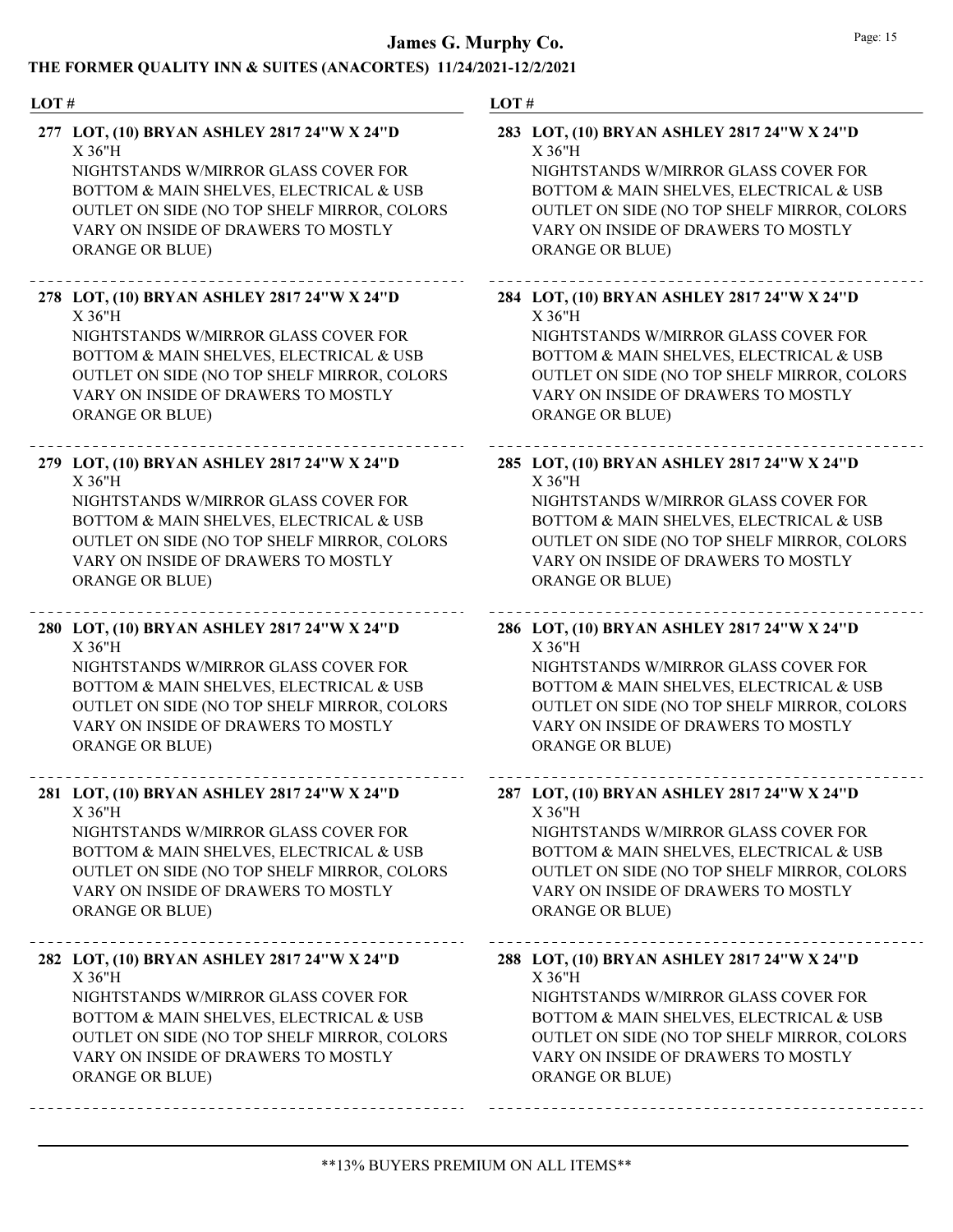| LOT# |                                                                        | LOT# |                                                                                                             |
|------|------------------------------------------------------------------------|------|-------------------------------------------------------------------------------------------------------------|
|      | <b>289 BRYAN ASHLEY</b>                                                |      | 298 BRYAN ASHLEY                                                                                            |
|      | 27-1/2" DIA GLASS TOP SIDE TABLE W/29"H SINGLE<br>PEDESTAL CHROME BASE |      | 27-1/2" DIA GLASS TOP SIDE TABLE W/29"H SINGLE<br>PEDESTAL CHROME BASE                                      |
|      | 290 BRYAN ASHLEY                                                       |      | 299 BRYAN ASHLEY                                                                                            |
|      | 27-1/2" DIA GLASS TOP SIDE TABLE W/29"H SINGLE<br>PEDESTAL CHROME BASE |      | 27-1/2" DIA GLASS TOP SIDE TABLE W/29"H SINGLE<br>PEDESTAL CHROME BASE                                      |
|      | 291 BRYAN ASHLEY                                                       |      | <b>300 BRYAN ASHLEY</b>                                                                                     |
|      | 27-1/2" DIA GLASS TOP SIDE TABLE W/29"H SINGLE<br>PEDESTAL CHROME BASE |      | 27-1/2" DIA GLASS TOP SIDE TABLE W/29"H SINGLE<br>PEDESTAL CHROME BASE                                      |
|      | ____________________________________<br>292 BRYAN ASHLEY               |      | 301 LOT, (4) BRYAN ASHLEY 27-1/2" DIA GLASS<br><b>TOP SIDE</b>                                              |
|      | 27-1/2" DIA GLASS TOP SIDE TABLE W/29"H SINGLE<br>PEDESTAL CHROME BASE |      | TABLES W/29"H SINGLE PEDESTAL CHROME BASE                                                                   |
|      | __________________________________<br>293 BRYAN ASHLEY                 |      | 302 LOT, (4) BRYAN ASHLEY 27-1/2" DIA GLASS<br><b>TOP SIDE</b><br>TABLES W/29"H SINGLE PEDESTAL CHROME BASE |
|      | 27-1/2" DIA GLASS TOP SIDE TABLE W/29"H SINGLE<br>PEDESTAL CHROME BASE |      | 303 LOT, (4) BRYAN ASHLEY 27-1/2" DIA GLASS<br><b>TOP SIDE</b>                                              |
|      | 294 BRYAN ASHLEY                                                       |      | TABLES W/29"H SINGLE PEDESTAL CHROME BASE                                                                   |
|      | 27-1/2" DIA GLASS TOP SIDE TABLE W/29"H SINGLE<br>PEDESTAL CHROME BASE |      | 304 LOT, (4) BRYAN ASHLEY 27-1/2" DIA GLASS<br><b>TOP SIDE</b><br>TABLES W/29"H SINGLE PEDESTAL CHROME BASE |
|      | 295 BRYAN ASHLEY                                                       |      |                                                                                                             |
|      | 27-1/2" DIA GLASS TOP SIDE TABLE W/29"H SINGLE<br>PEDESTAL CHROME BASE |      | 305 LOT, (4) BRYAN ASHLEY 27-1/2" DIA GLASS<br><b>TOP SIDE</b>                                              |
|      | --------------------------------                                       |      | TABLES W/29"H SINGLE PEDESTAL CHROME BASE                                                                   |
|      | 296 BRYAN ASHLEY                                                       |      | 306 LOT, (4) BRYAN ASHLEY 27-1/2" DIA GLASS                                                                 |
|      | 27-1/2" DIA GLASS TOP SIDE TABLE W/29"H SINGLE<br>PEDESTAL CHROME BASE |      | <b>TOP SIDE</b><br>TABLES W/29"H SINGLE PEDESTAL CHROME BASE                                                |
|      | <b>297 BRYAN ASHLEY</b>                                                |      | 307 LOT, (4) BRYAN ASHLEY 27-1/2" DIA GLASS<br><b>TOP SIDE</b>                                              |
|      | 27-1/2" DIA GLASS TOP SIDE TABLE W/29"H SINGLE                         |      | TABLES W/29"H SINGLE PEDESTAL CHROME BASE                                                                   |
|      | PEDESTAL CHROME BASE                                                   |      | <b>308 MANDY LI COLLECTION</b>                                                                              |
|      |                                                                        |      | 20" X 24" X 24" WOOD SIDE TABLE W/GLASS TOP<br>PROTECTIVE COVER                                             |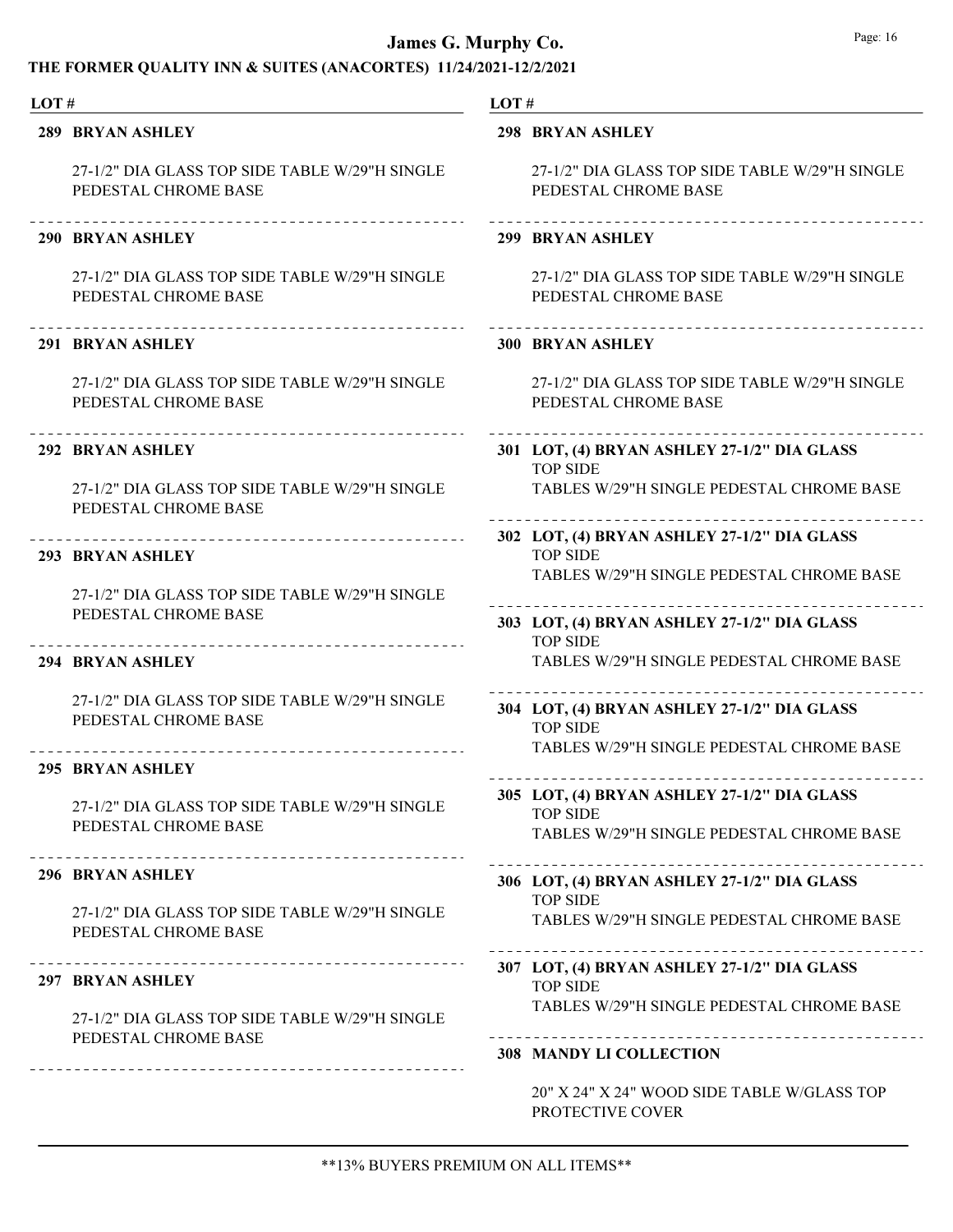### THE FORMER QUALITY INN & SUITES (ANACORTES) 11/24/2021-12/2/2021

| LOT# |                                                                                                      | LOT# |                                                                                                         |
|------|------------------------------------------------------------------------------------------------------|------|---------------------------------------------------------------------------------------------------------|
|      | <b>309 MANDY LI COLLECTION</b><br>20" X 24" X 24" WOOD SIDE TABLE W/GLASS TOP<br>PROTECTIVE COVER    |      | 319 LOT, (2) BRYAN ASHLEY 24" DIA<br><b>WIPEABLE WATERPROOF</b><br>FABRIC TOP W/CHROME FRAME SIDE TABLE |
|      | ____________________<br><b>310 MANDY LI COLLECTION</b>                                               |      | 320 LOT, (2) BRYAN ASHLEY 24" DIA<br><b>WIPEABLE WATERPROOF</b><br>FABRIC TOP W/CHROME FRAME SIDE TABLE |
|      | 20" X 24" X 24" WOOD SIDE TABLE W/GLASS TOP<br>PROTECTIVE COVER                                      |      | 321 LOT, (2) BRYAN ASHLEY 24" DIA<br><b>WIPEABLE WATERPROOF</b>                                         |
|      | 311 LOT, (2) MANDY LI COLLECTION 20" X 24" X<br>24" WOOD                                             |      | FABRIC TOP W/CHROME FRAME SIDE TABLE                                                                    |
|      | SIDE TABLES W/GLASS TOP PROTECTIVE COVER                                                             |      | 322 LOT, (3) 33" DIA BENT METAL DINING<br><b>ROOM TABLE</b>                                             |
|      | 312 LOT, (2) MANDY LI COLLECTION 20" X 24" X<br>24" WOOD                                             |      | <b>BASES (NO GLASS TOPS)</b>                                                                            |
|      | SIDE TABLES W/GLASS TOP PROTECTIVE COVER                                                             |      | 323 FLEETWOOD                                                                                           |
|      | 313 LOT, (2) MANDY LI COLLECTION 20" X 24" X<br>24" WOOD<br>SIDE TABLES W/GLASS TOP PROTECTIVE COVER |      | 16" X 20" X 20" PADDED VANITY BENCH W/CHROME<br><b>BASE</b>                                             |
|      |                                                                                                      |      | 324 FLEETWOOD                                                                                           |
|      | 314 BRYAN ASHLEY<br>24" DIA WIPEABLE WATERPROOF FABRIC TOP<br>W/CHROME FRAME SIDE TABLE              |      | 16" X 20" X 20" PADDED VANITY BENCH W/CHROME<br><b>BASE</b><br>___________________________              |
|      |                                                                                                      |      | 325 FLEETWOOD                                                                                           |
|      | 315 BRYAN ASHLEY<br>24" DIA WIPEABLE WATERPROOF FABRIC TOP<br><b>W/CHROME FRAME SIDE TABLE</b>       |      | 16" X 20" X 20" PADDED VANITY BENCH W/CHROME<br><b>BASE</b>                                             |
|      | ________________________________                                                                     |      | 326 FLEETWOOD                                                                                           |
|      | 316 BRYAN ASHLEY<br>24" DIA WIPEABLE WATERPROOF FABRIC TOP<br><b>W/CHROME FRAME SIDE TABLE</b>       |      | 16" X 20" X 20" PADDED VANITY BENCH W/CHROME<br><b>BASE</b><br>---------------------------------        |
|      |                                                                                                      |      | 327 FLEETWOOD                                                                                           |
|      | <b>317 BRYAN ASHLEY</b><br>24" DIA WIPEABLE WATERPROOF FABRIC TOP<br>W/CHROME FRAME SIDE TABLE       |      | 16" X 20" X 20" PADDED VANITY BENCH W/CHROME<br><b>BASE</b>                                             |
|      |                                                                                                      |      | 328 FLEETWOOD                                                                                           |
|      | 318 LOT, (2) BRYAN ASHLEY 24" DIA<br>WIPEABLE WATERPROOF<br>FABRIC TOP W/CHROME FRAME SIDE TABLE     |      | 16" X 20" X 20" PADDED VANITY BENCH W/CHROME<br><b>BASE</b>                                             |
|      |                                                                                                      |      |                                                                                                         |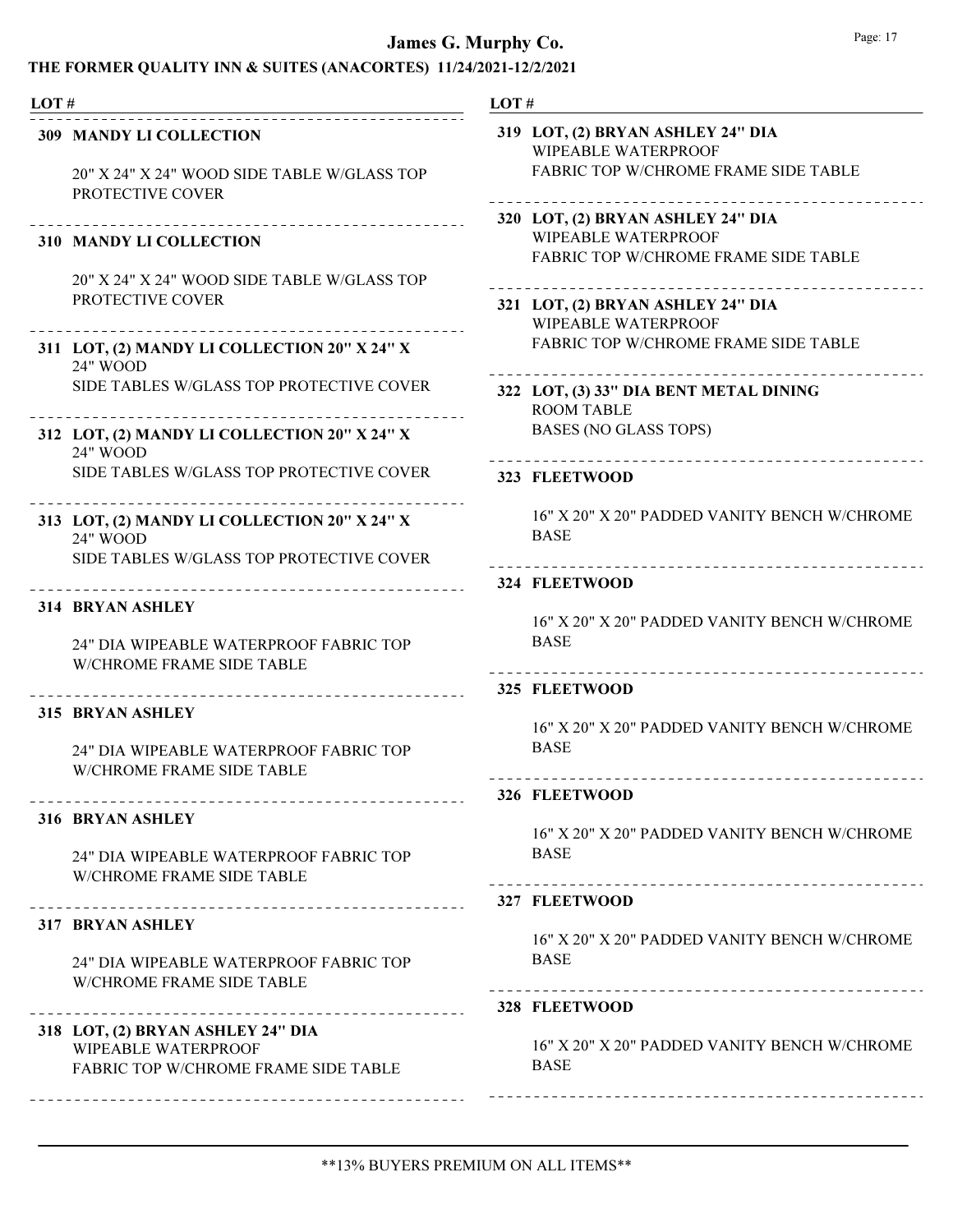| LOT# |                                                                                             | LOT# |                                                                                                          |
|------|---------------------------------------------------------------------------------------------|------|----------------------------------------------------------------------------------------------------------|
|      | 329 FLEETWOOD                                                                               |      | <b>340 BRYAN ASHLEY</b>                                                                                  |
|      | 16" X 20" X 20" PADDED VANITY BENCH W/CHROME<br><b>BASE</b>                                 |      | <b>48" TERRACE SUITE BENCH</b>                                                                           |
|      |                                                                                             |      | <b>341 BRYAN ASHLEY</b>                                                                                  |
|      | 330 FLEETWOOD<br>16" X 20" X 20" PADDED VANITY BENCH W/CHROME                               |      | <b>48" TERRACE SUITE BENCH</b>                                                                           |
|      | <b>BASE</b>                                                                                 |      | 342 BRYAN ASHLEY                                                                                         |
|      | 331 LOT, (4) 33" DIA BENT METAL DINING<br><b>ROOM TABLE</b>                                 |      | <b>48" TERRACE SUITE BENCH</b>                                                                           |
|      | <b>BASES (NO GLASS TOPS)</b>                                                                |      | 343 24" DIA WOOD TOP ADJUSTABLE HAND<br><b>CRANK</b>                                                     |
|      | 332 LOT, (4) 33" DIA BENT METAL DINING<br><b>ROOM TABLE</b><br><b>BASES (NO GLASS TOPS)</b> |      | <b>SIDE TABLE</b><br><b>W/CAST IRON BASE</b>                                                             |
|      | _____________<br>333 LOT, (4) 33" DIA BENT METAL DINING<br><b>ROOM TABLE</b>                |      | 344 60" DIA BUTCHER BLOCK STYLE WOOD<br><b>TABLE TOP</b>                                                 |
|      | <b>BASES (NO GLASS TOPS)</b><br>---------------------------------                           |      | 345 LOT, (2) 36" X 54" BUTCHER BLOCK STYLE<br><b>WOOD TABLE</b>                                          |
|      | 334 BRYAN ASHLEY                                                                            |      | <b>TOPS</b>                                                                                              |
|      | <b>48" TERRACE SUITE BENCH</b><br>---------------------------------                         |      | 346 LOT, (3) 24" X 36" BUTCHER BLOCK STYLE<br><b>WOOD TABLE</b>                                          |
|      | 335 BRYAN ASHLEY                                                                            |      | <b>TOPS</b>                                                                                              |
|      | <b>48" TERRACE SUITE BENCH</b>                                                              |      | 347 LOT, (6) 36" X 36" MARBLE TABLE TOPS<br>$(3ML-218)$                                                  |
|      | <b>336 BRYAN ASHLEY</b>                                                                     |      |                                                                                                          |
|      | <b>48" TERRACE SUITE BENCH</b><br>____________________________________                      |      | 348 LOT, (6) 24" X 36" MARBLE TABLE TOPS<br>$(3ML-217)$                                                  |
|      | <b>337 BRYAN ASHLEY</b>                                                                     |      | 349 LOT, (10) 15" X 36-1/2" WALL-MOUNTED                                                                 |
|      | <b>48" TERRACE SUITE BENCH</b>                                                              |      | WOOD HOTEL<br>VANITIES W/MARBLE TOP & (2) LEGS                                                           |
|      | 338 BRYAN ASHLEY                                                                            |      | 350 LOT, (10) 15" X 36-1/2" WALL-MOUNTED                                                                 |
|      | <b>48" TERRACE SUITE BENCH</b>                                                              |      | <b>WOOD HOTEL</b><br>VANITIES W/MARBLE TOP & (2) LEGS                                                    |
|      | 339 BRYAN ASHLEY                                                                            |      | 351 MANDY LI COLLECTION                                                                                  |
|      | <b>48" TERRACE SUITE BENCH</b>                                                              |      | 36" X 48" X 19-1/2" WOOD TOP/CHROME FRAME<br>COFFEE TABLE (TOP DAMAGED WITH WRITING<br>FROM THE FACTORY) |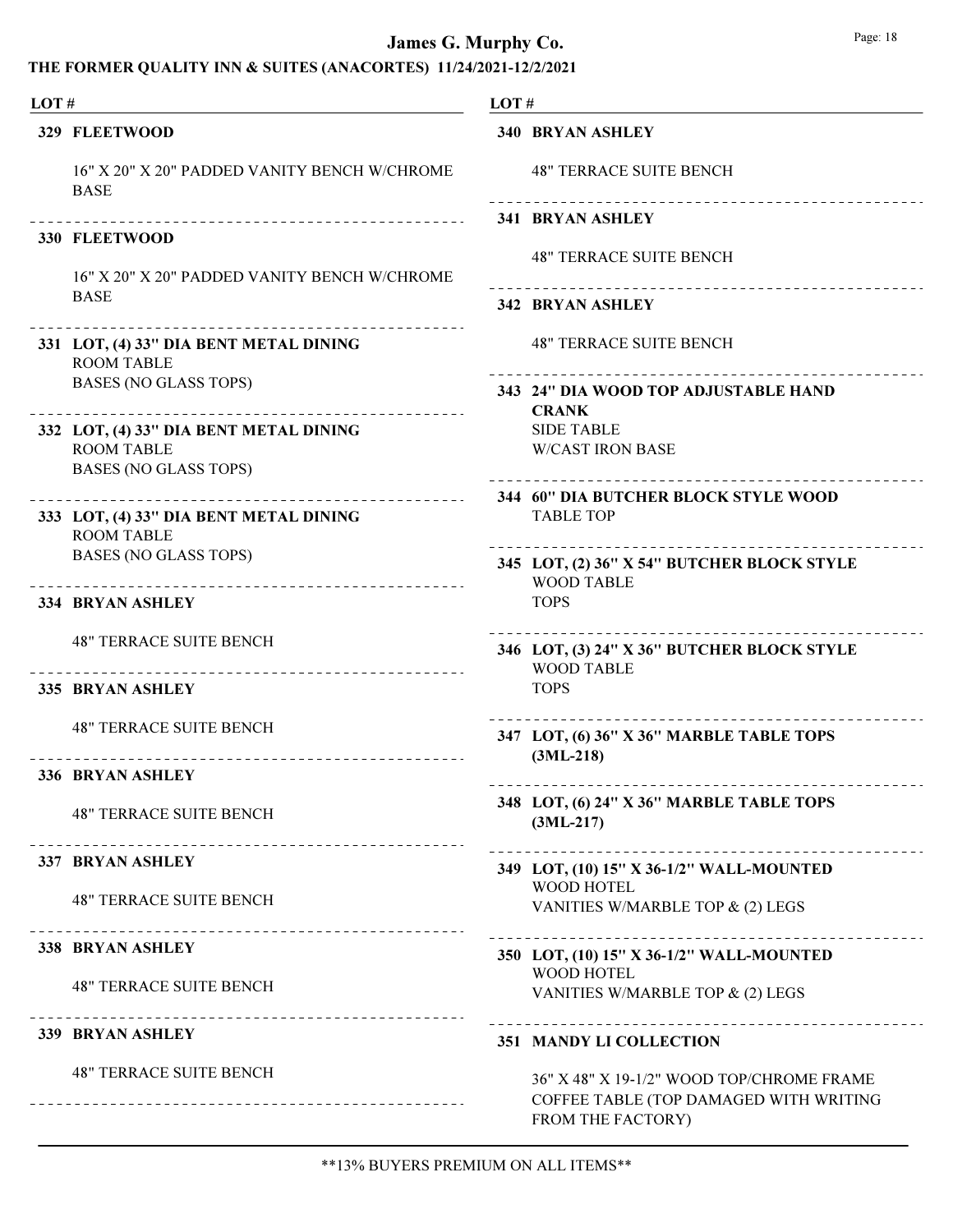#### THE FORMER QUALITY INN & SUITES (ANACORTES) 11/24/2021-12/2/2021

#### LOT #

#### 352 MANDY LI COLLECTION

36" X 48" X 19-1/2" WOOD TOP/CHROME FRAME COFFEE TABLE

#### 353 MANDY LI COLLECTION

36" X 48" X 19-1/2" WOOD TOP/CHROME FRAME COFFEE TABLE

#### 354 MANDY LI COLLECTION

36" X 48" X 19-1/2" WOOD TOP/CHROME FRAME COFFEE TABLE

#### 355 MANDY LI COLLECTION

36" X 48" X 19-1/2" WOOD TOP/CHROME FRAME COFFEE TABLE

#### 356 MANDY LI COLLECTION

36" X 48" X 19-1/2" WOOD TOP/CHROME FRAME COFFEE TABLE

#### 357 LOT, (9) BOXES OF ASSORTED SOFA PILLOWS

Ne

Ne

Ne

358 LOT, (8) BOXES OF ASSORTED SOFA PILLOWS

#### 359 LOT, ASSORTED SOFA PILLOWS IN THIS BIN

360 LOT, ASSORTED SOFA PILLOWS IN THIS BIN

#### 361 LOT, (2) BOXES OF ASSORTED SOFA PILLOWS

#### Ne LOT, (2) BOXES OF 8" DIA X 36"L ROUND 362 DECORATIVE

#### PILLOWS

#### 363 BRYAN ASHLEY

KING SIZE HOTEL BED FRAME (NO MATTRESS) W/HEADBOARD, BED BASE BOARD & BASE PANELS IN (3) BOXES

#### LOT #

#### 364 BRYAN ASHLEY

KING SIZE HOTEL BED FRAME (NO MATTRESS) W/HEADBOARD, BED BASE BOARD & BASE PANELS IN (3) BOXES

#### 365 BRYAN ASHLEY

KING SIZE HOTEL BED FRAME (NO MATTRESS) W/HEADBOARD, BED BASE BOARD & BASE PANELS IN (3) BOXES

#### 366 BRYAN ASHLEY

KING SIZE HOTEL BED FRAME (NO MATTRESS) W/HEADBOARD, BED BASE BOARD & BASE PANELS IN (3) BOXES

#### 367 BRYAN ASHLEY

KING SIZE HOTEL BED FRAME (NO MATTRESS) W/HEADBOARD, BED BASE BOARD & BASE PANELS IN (3) BOXES

#### 368 BRYAN ASHLEY

KING SIZE HOTEL BED FRAME (NO MATTRESS) W/HEADBOARD, BED BASE BOARD & BASE PANELS IN (3) BOXES

#### 369 BRYAN ASHLEY

KING SIZE HOTEL BED FRAME (NO MATTRESS) W/HEADBOARD, BED BASE BOARD & BASE PANELS IN (3) BOXES

#### 370 BRYAN ASHLEY

KING SIZE HOTEL BED FRAME (NO MATTRESS) W/HEADBOARD, BED BASE BOARD & BASE PANELS IN (3) BOXES

#### 371 BRYAN ASHLEY

KING SIZE HOTEL BED FRAME (NO MATTRESS) W/HEADBOARD, BED BASE BOARD & BASE PANELS IN (3) BOXES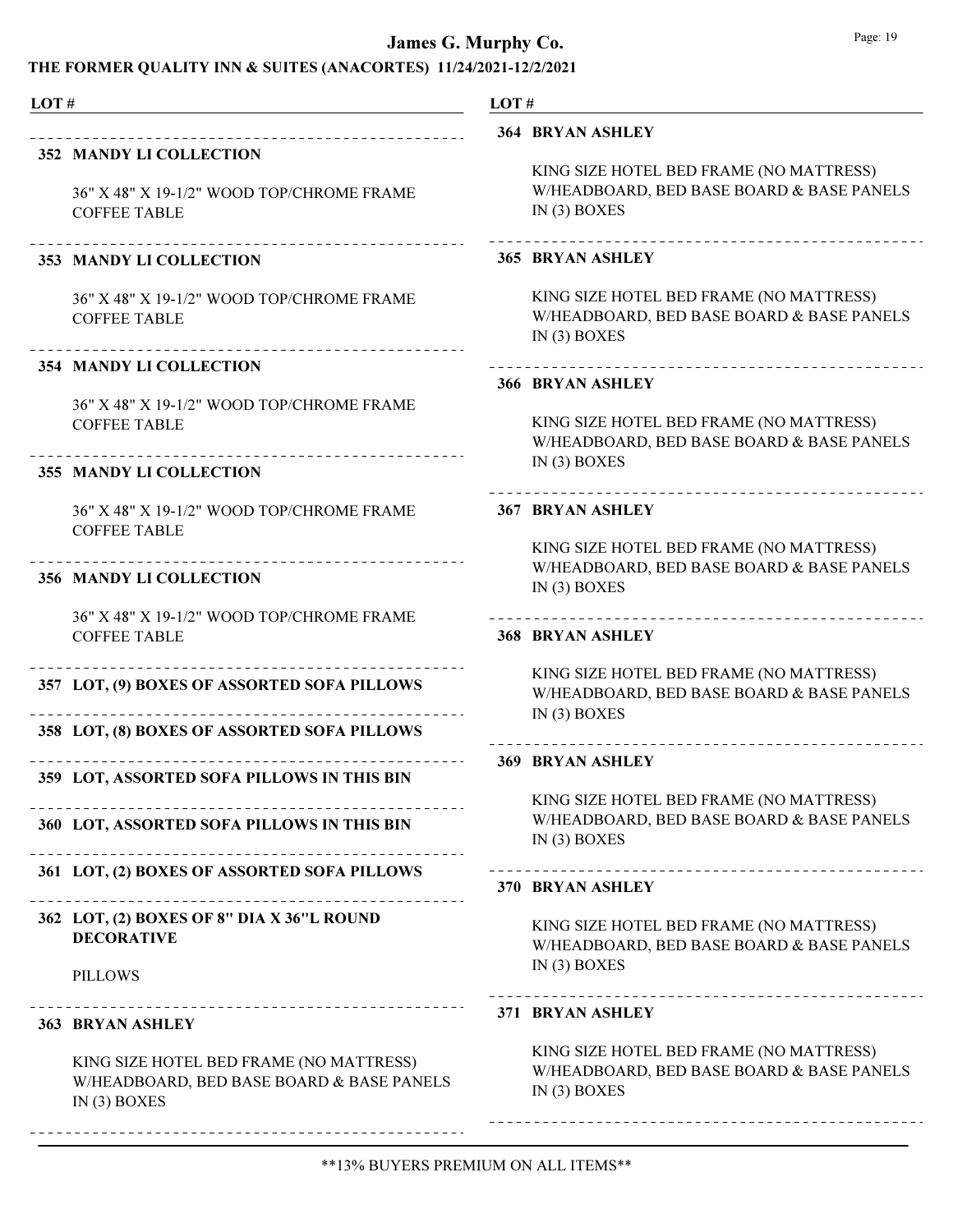|                                                                         | LOT#                                                                                                                                                                                                                                                                                                                                                                                                                                                                                                                                                                                                            |
|-------------------------------------------------------------------------|-----------------------------------------------------------------------------------------------------------------------------------------------------------------------------------------------------------------------------------------------------------------------------------------------------------------------------------------------------------------------------------------------------------------------------------------------------------------------------------------------------------------------------------------------------------------------------------------------------------------|
|                                                                         | 382 LOT, (5) BRYAN ASHLEY DOUBLE<br><b>HEADBOARDS ONLY</b>                                                                                                                                                                                                                                                                                                                                                                                                                                                                                                                                                      |
| W/HEADBOARD, BED BASE BOARD & BASE PANELS<br>IN $(3)$ BOXES             | 383 LOT, (5) BRYAN ASHLEY DOUBLE<br><b>HEADBOARDS ONLY</b>                                                                                                                                                                                                                                                                                                                                                                                                                                                                                                                                                      |
| KING SIZE HOTEL BED FRAME (NO MATTRESS)                                 | 384 LOT, (5) BRYAN ASHLEY DOUBLE<br><b>HEADBOARDS ONLY</b>                                                                                                                                                                                                                                                                                                                                                                                                                                                                                                                                                      |
| IN $(3)$ BOXES                                                          | 385 LOT, (4) BRYAN ASHLEY DOUBLE<br><b>HEADBOARD CENTER</b>                                                                                                                                                                                                                                                                                                                                                                                                                                                                                                                                                     |
|                                                                         | PANELS (SET OF 2)                                                                                                                                                                                                                                                                                                                                                                                                                                                                                                                                                                                               |
| (NO MATTRESS) W/HEADBOARD, BED BASE BOARD<br>& BASE PANELS IN (3) BOXES | 386 LOT, (5) BEAUTY REST SIM-M640F FULL XL<br><b>SIZE</b><br>X 6"                                                                                                                                                                                                                                                                                                                                                                                                                                                                                                                                               |
|                                                                         | <b>HEIGHT METAL BED BASES</b>                                                                                                                                                                                                                                                                                                                                                                                                                                                                                                                                                                                   |
| (NO MATTRESS) W/HEADBOARD, BED BASE BOARD<br>& BASE PANELS IN (3) BOXES | 387 LOT, (5) BEAUTY REST SIM-M640F FULL XL<br><b>SIZE</b><br>$X_6"$                                                                                                                                                                                                                                                                                                                                                                                                                                                                                                                                             |
|                                                                         | <b>HEIGHT METAL BED BASES</b>                                                                                                                                                                                                                                                                                                                                                                                                                                                                                                                                                                                   |
| (NO MATTRESS) W/HEADBOARD, BED BASE BOARD<br>& BASE PANELS IN (3) BOXES | 388 LOT, (5) BEAUTY REST SIM-M640F FULL XL<br><b>SIZE</b><br>X 6"                                                                                                                                                                                                                                                                                                                                                                                                                                                                                                                                               |
|                                                                         | <b>HEIGHT METAL BED BASES</b>                                                                                                                                                                                                                                                                                                                                                                                                                                                                                                                                                                                   |
| (NO MATTRESS) W/HEADBOARD, BED BASE BOARD<br>& BASE PANELS IN (3) BOXES | 389 LOT, (5) BEAUTY REST SIM-M640F FULL XL<br><b>SIZE</b><br>X 6"                                                                                                                                                                                                                                                                                                                                                                                                                                                                                                                                               |
|                                                                         | HEIGHT METAL BED BASES                                                                                                                                                                                                                                                                                                                                                                                                                                                                                                                                                                                          |
|                                                                         | 390 LOT, (5) BEAUTY REST SIM-M640F FULL XL                                                                                                                                                                                                                                                                                                                                                                                                                                                                                                                                                                      |
| HEADBOARDS ONLY                                                         | <b>SIZE</b><br>X 6"<br><b>HEIGHT METAL BED BASES</b>                                                                                                                                                                                                                                                                                                                                                                                                                                                                                                                                                            |
| <b>HEADBOARDS ONLY</b>                                                  | 391 LOT, (5) BEAUTY REST SIM-M640F FULL XL<br><b>SIZE</b><br>X 6"                                                                                                                                                                                                                                                                                                                                                                                                                                                                                                                                               |
| HEADBOARDS ONLY                                                         | HEIGHT METAL BED BASES & (1) HOLLYWOOD<br>FRAMES METAL BED BASE                                                                                                                                                                                                                                                                                                                                                                                                                                                                                                                                                 |
|                                                                         | LOT#<br>372 BRYAN ASHLEY<br>KING SIZE HOTEL BED FRAME (NO MATTRESS)<br>373 BRYAN ASHLEY<br>W/HEADBOARD, BED BASE BOARD & BASE PANELS<br>374 LOT, (4) BRYAN ASHLEY KING SIZE HOTEL<br><b>BED FRAMES</b><br>375 LOT, (4) BRYAN ASHLEY KING SIZE HOTEL<br><b>BED FRAMES</b><br>376 LOT, (4) BRYAN ASHLEY KING SIZE HOTEL<br><b>BED FRAMES</b><br>377 LOT, (4) BRYAN ASHLEY KING SIZE HOTEL<br><b>BED FRAMES</b><br>378 LOT, (3) BRYAN ASHLEY DOUBLE<br>HEADBOARDS ONLY<br>379 LOT, (5) BRYAN ASHLEY DOUBLE<br>----------------------------<br>380 LOT, (5) BRYAN ASHLEY DOUBLE<br>381 LOT, (5) BRYAN ASHLEY DOUBLE |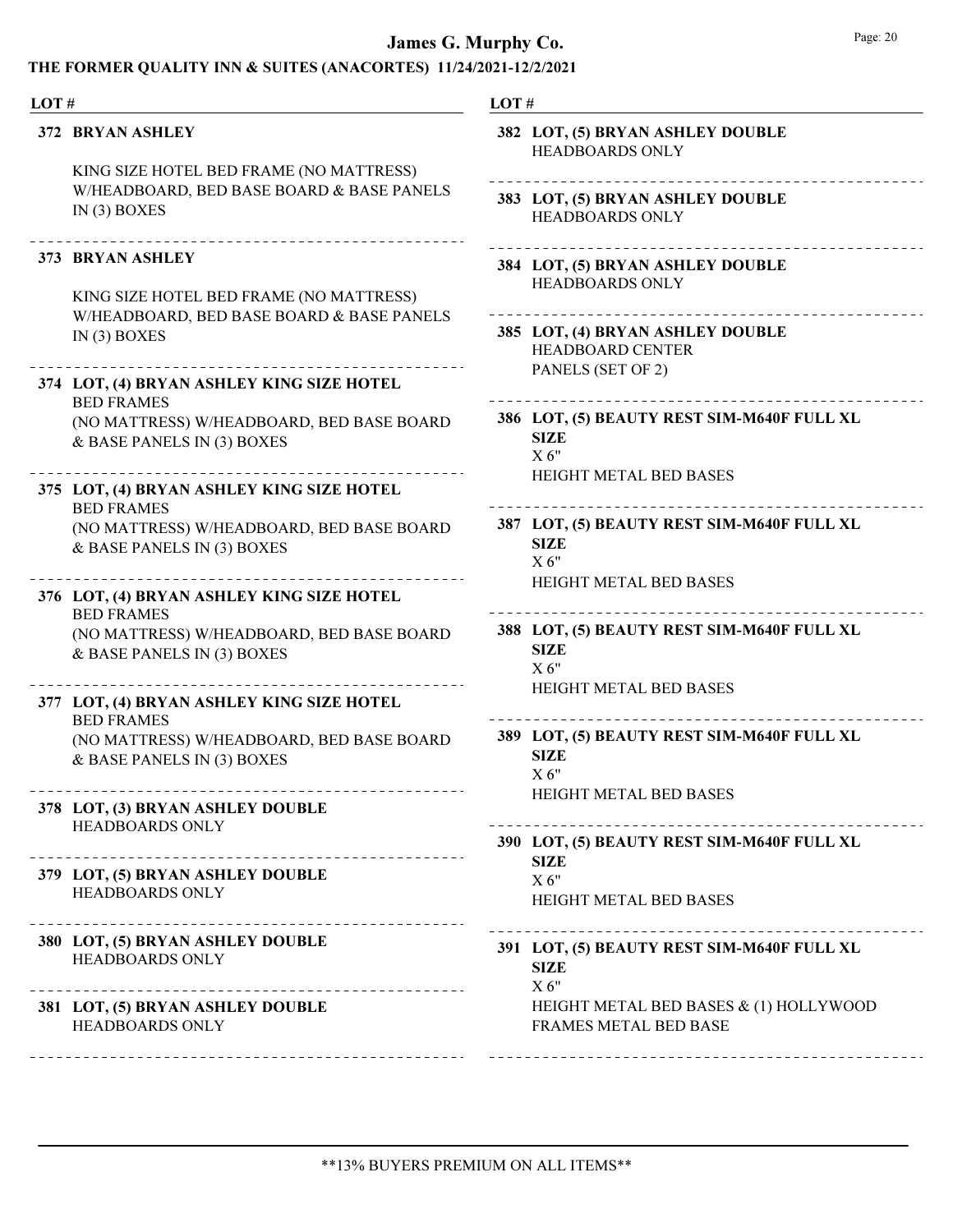| LOT#                                                                                          | LOT#                                                                             |
|-----------------------------------------------------------------------------------------------|----------------------------------------------------------------------------------|
| 392 27" X 72" X 34" 4-SOFT CLOSE DRAWER,<br><b>4-DOOR SUITE</b><br>ENTERTAINMENT WOOD CONSOLE | 403 LOT, (4) MAJESTIC 30X40 30" X 40"<br><b>LIGHTED VANITY</b><br><b>MIRRORS</b> |
| 393 27" X 72" X 34" 4-SOFT CLOSE DRAWER,<br><b>4-DOOR SUITE</b><br>ENTERTAINMENT WOOD CONSOLE | 404 LOT, (4) MAJESTIC 30X40 30" X 40"<br><b>LIGHTED VANITY</b><br><b>MIRRORS</b> |
| 394 20" X 48" X 34" 2-SOFT CLOSE DRAWER,<br>2-DOOR                                            | 405 LOT, (4) MAJESTIC 30X40 30" X 40"<br><b>LIGHTED VANITY</b><br><b>MIRRORS</b> |
| ENTERTAINMENT WOOD CONSOLE                                                                    | 406 LOT, (4) MAJESTIC 30X40 30" X 40"                                            |
| 395 20" X 48" X 34" 2-SOFT CLOSE DRAWER,<br>$2-DOOR$                                          | <b>LIGHTED VANITY</b><br><b>MIRRORS</b>                                          |
| ENTERTAINMENT WOOD CONSOLE                                                                    | 407 LOT, (8) MAJESTIC 30X40 30" X 40"<br><b>LIGHTED VANITY</b>                   |
| 396 18" X 90" X 34-1/2" 3-DRAWER WOOD<br><b>SIDE BOARD</b>                                    | <b>MIRRORS</b>                                                                   |
| <b>TABLE</b>                                                                                  | 408 LOT, (8) MAJESTIC 30X40 30" X 40"<br><b>LIGHTED VANITY</b>                   |
| 397 LOT, (4) MAJESTIC MIRRORS 20X40 20" X<br><b>40" LIGHTED</b>                               | <b>MIRRORS</b>                                                                   |
| <b>VANITY MIRRORS</b>                                                                         | 409 LOT, (8) MAJESTIC 30X40 30" X 40"<br><b>LIGHTED VANITY</b>                   |
| 398 LOT, (5) MAJESTIC MIRRORS 20X40 20" X<br><b>40" LIGHTED</b>                               | <b>MIRRORS</b>                                                                   |
| <b>VANITY MIRRORS</b>                                                                         | 410 LOT, (8) MAJESTIC 30X40 30" X 40"<br><b>LIGHTED VANITY</b>                   |
| 399 LOT, (4) MAJESTIC 30X40 30" X 40"<br><b>LIGHTED VANITY</b>                                | <b>MIRRORS</b>                                                                   |
| <b>MIRRORS</b>                                                                                | 411 BOX OF (100) 25 WATT VANITY LIGHTBULBS                                       |
| 400 LOT, (4) MAJESTIC 30X40 30" X 40"<br><b>LIGHTED VANITY</b><br><b>MIRRORS</b>              | 412 BOX OF (100) 25 WATT VANITY LIGHTBULBS                                       |
|                                                                                               | 413 BOX OF (100) 25 WATT VANITY LIGHTBULBS                                       |
| 401 LOT, (4) MAJESTIC 30X40 30" X 40"<br><b>LIGHTED VANITY</b><br><b>MIRRORS</b>              | 414 BOX OF (100) 25 WATT VANITY LIGHTBULBS                                       |
| --------------------------------------<br>402 LOT, (4) MAJESTIC 30X40 30" X 40"               | 415 BOX OF (100) 25 WATT VANITY LIGHTBULBS                                       |
| <b>LIGHTED VANITY</b><br><b>MIRRORS</b>                                                       | 416 LOT, (5) BOXES OF (100) 25 WATT VANITY<br><b>LIGHT BULBS</b>                 |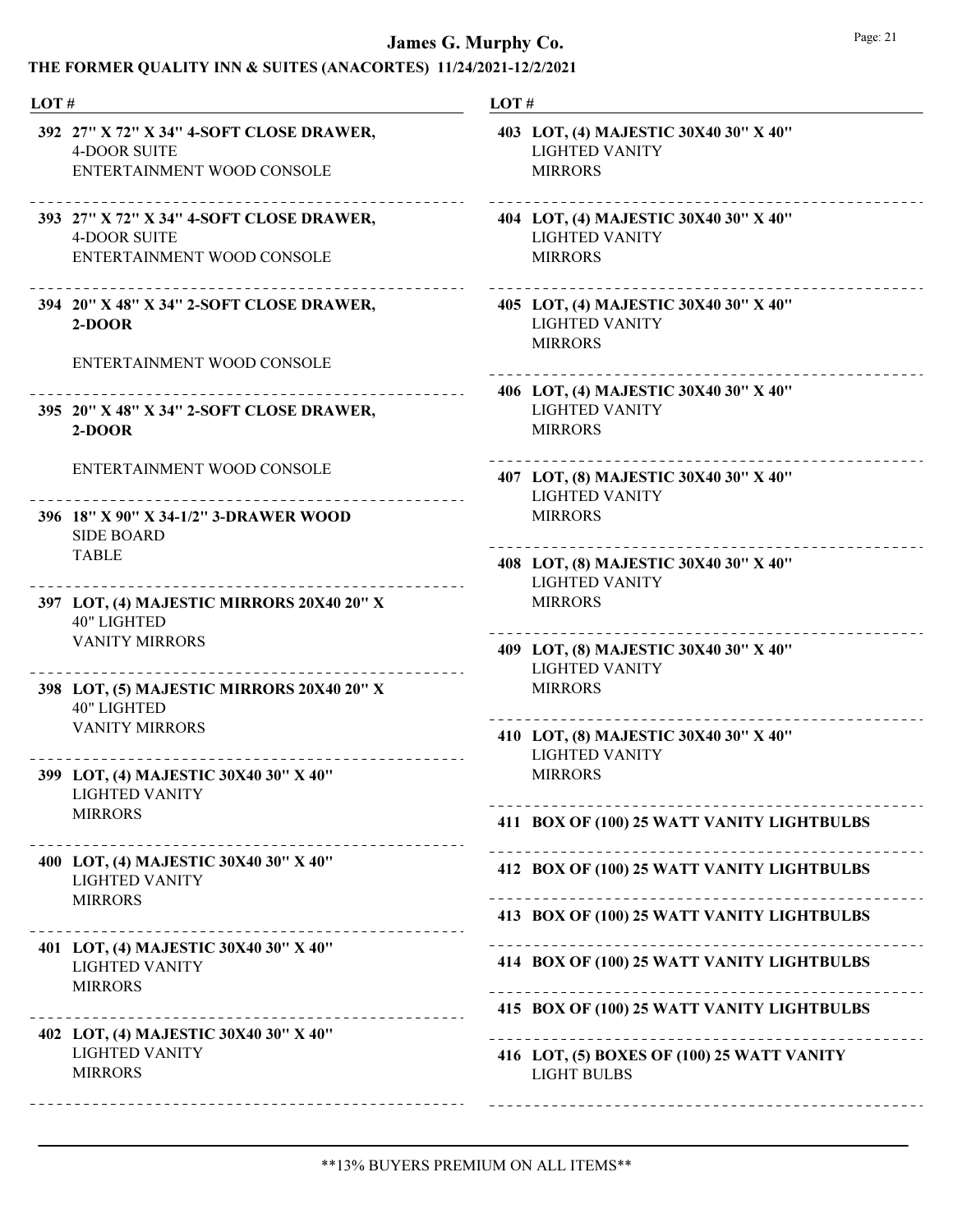| LOT# |                                                                      | LOT#                                                           |  |
|------|----------------------------------------------------------------------|----------------------------------------------------------------|--|
|      | 417 LOT, (5) BOXES OF (100) 25 WATT VANITY<br><b>LIGHT BULBS</b>     | 429 MAJESTIC MIRRORS 52X72<br>52" X 72" FRAMED BEVELED MIRROR  |  |
|      | 418 LOT, (5) BOXES OF (50) 25 WATT VANITY<br><b>LIGHT BULBS</b>      | 430 MAJESTIC MIRRORS 52X72                                     |  |
|      | 419 LOT, (5) BOXES OF (50) 25 WATT VANITY                            | 52" X 72" FRAMED BEVELED MIRROR                                |  |
|      | <b>LIGHT BULBS</b>                                                   | 431 LOT, (4) MAJESTIC MIRRORS 52X72                            |  |
|      | 420 MAJESTIC MIRRORS 52X72                                           | 52"X72" FRAMED BEVELED MIRRORS                                 |  |
|      | 52" X 72" FRAMED BEVELED MIRROR                                      | 432 LOT, (4) MAJESTIC MIRRORS 52X72                            |  |
|      | 421 MAJESTIC MIRRORS 52X72                                           | 52"X72" FRAMED BEVELED MIRRORS                                 |  |
|      | 52" X 72" FRAMED BEVELED MIRROR                                      |                                                                |  |
|      | 422 MAJESTIC MIRRORS 52X72                                           | 433 LOT, (4) MAJESTIC MIRRORS 52X72                            |  |
|      | 52" X 72" FRAMED BEVELED MIRROR                                      | 52"X72" FRAMED BEVELED MIRRORS                                 |  |
|      |                                                                      | 434 MAJESTIC 36X6                                              |  |
|      | 423 MAJESTIC MIRRORS 52X72                                           | 35-3/4" X 35-3/4" FRAMED BEVELED MIRROR                        |  |
|      | 52" X 72" FRAMED BEVELED MIRROR                                      | 435 MAJESTIC 36X6                                              |  |
|      | 424 MAJESTIC MIRRORS 52X72                                           | 35-3/4" X 35-3/4" FRAMED BEVELED MIRROR                        |  |
|      | 52" X 72" FRAMED BEVELED MIRROR                                      | 436 MAJESTIC 36X6                                              |  |
|      | 425 MAJESTIC MIRRORS 52X72                                           | 35-3/4" X 35-3/4" FRAMED BEVELED MIRROR                        |  |
|      | 52" X 72" FRAMED BEVELED MIRROR                                      | 437 MAJESTIC 36X6                                              |  |
|      | 426 MAJESTIC MIRRORS 52X72                                           | 35-3/4" X 35-3/4" FRAMED BEVELED MIRROR                        |  |
|      | 52" X 72" FRAMED BEVELED MIRROR                                      | 438 MAJESTIC 36X6                                              |  |
|      | 427 MAJESTIC MIRRORS 52X72                                           | 35-3/4" X 35-3/4" FRAMED BEVELED MIRROR                        |  |
|      | 52" X 72" FRAMED BEVELED MIRROR                                      |                                                                |  |
|      | 428 MAJESTIC MIRRORS 52X72                                           | 439 LOT, (5) 35-3/4" X 35-3/4" FRAMED<br><b>BEVELED MIRROR</b> |  |
|      | 52" X 72" FRAMED BEVELED MIRROR<br>--------------------------------- | 440 32-1/2" X 62-1/2" WOOD FRAMED BEVELED<br><b>MIRROR</b>     |  |
|      |                                                                      | (LOCATED NEAR PILLOWS & TABLE TOPS)                            |  |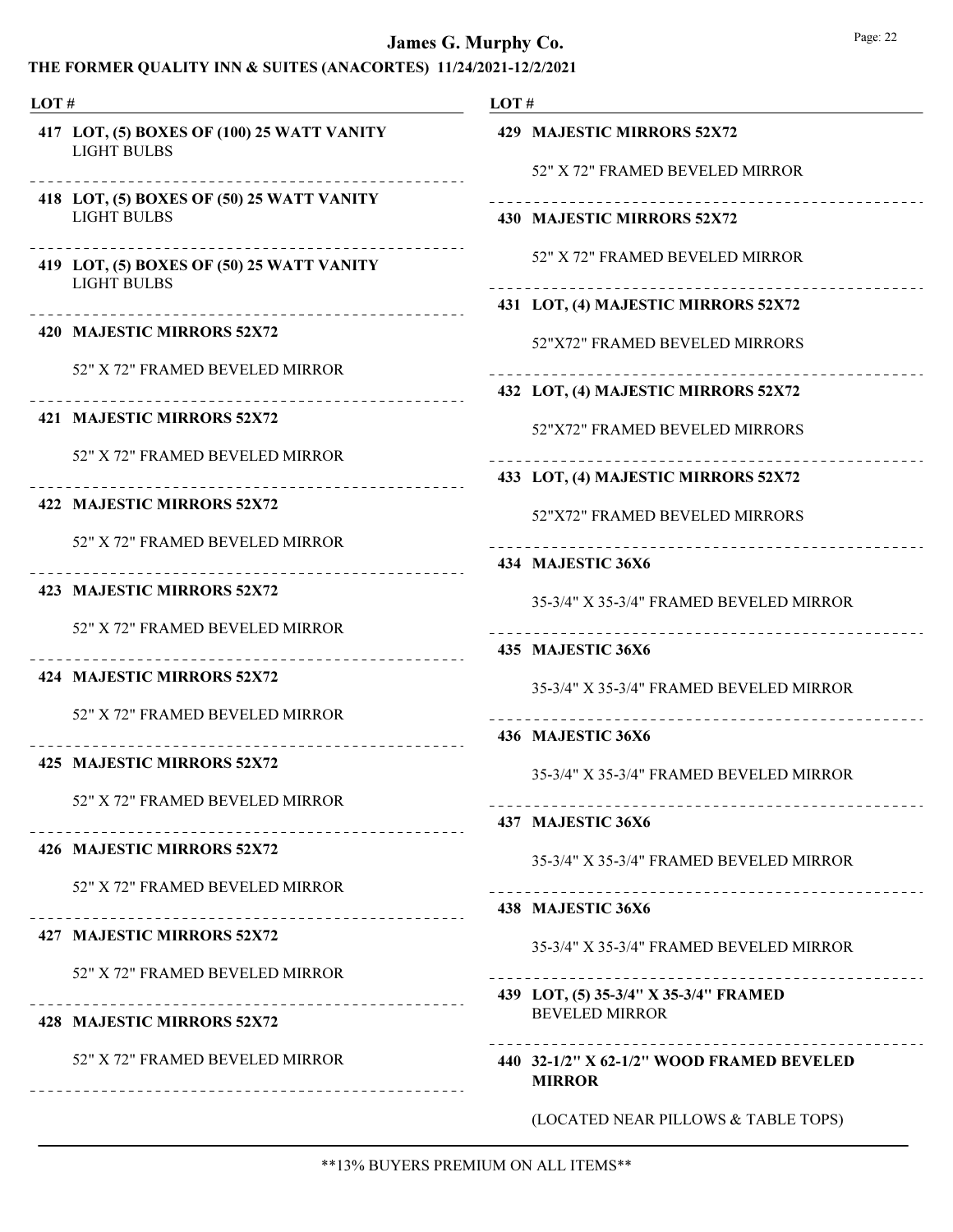| LOT# |                                                                                                            | LOT#                                                                                                                                                       |
|------|------------------------------------------------------------------------------------------------------------|------------------------------------------------------------------------------------------------------------------------------------------------------------|
|      | 441 32-1/2" X 62-1/2" WOOD FRAMED BEVELED<br><b>MIRROR</b>                                                 | 452 LOT, (25) 40" X 78" FRAMELESS BEVELED<br><b>MIRRORS</b>                                                                                                |
|      | (LOCATED NEAR PILLOWS & TABLE TOPS)                                                                        | 453 LOT, (25) 40" X 78" FRAMELESS BEVELED<br><b>MIRRORS</b>                                                                                                |
|      | 442 32-1/2" X 62-1/2" WOOD FRAMED BEVELED<br><b>MIRROR</b>                                                 | 454 8'9" X 9' RUG (BLUE)                                                                                                                                   |
|      | (LOCATED NEAR PILLOWS & TABLE TOPS)                                                                        | 455 8'9" X 9' RUG (BLUE)                                                                                                                                   |
|      | 443 32-1/2" X 62-1/2" WOOD FRAMED BEVELED<br><b>MIRROR</b>                                                 | ----------------------------<br>456 8'9" X 9' RUG (BLUE)                                                                                                   |
|      | (LOCATED NEAR PILLOWS & TABLE TOPS)                                                                        | 457 8'9" X 9' RUG (BLUE)<br>----------------------------                                                                                                   |
|      | 444 32-1/2" X 62-1/2" WOOD FRAMED BEVELED                                                                  | 458 8'9" X 9' RUG (BLUE)                                                                                                                                   |
|      | <b>MIRROR</b>                                                                                              | 459 8'9" X 9' RUG (BLUE)                                                                                                                                   |
|      | (LOCATED NEAR PILLOWS & TABLE TOPS)                                                                        | 460 8'9" X 9' RUG (BLUE)                                                                                                                                   |
|      | 445 32-1/2" X 62-1/2" WOOD FRAMED BEVELED<br><b>MIRROR</b>                                                 | 461 8'9" X 9' RUG (BLUE)                                                                                                                                   |
|      | (LOCATED NEAR PILLOWS & TABLE TOPS)                                                                        | 462 8'9" X 9' RUG (BLUE)                                                                                                                                   |
|      | 446 35-1/2" X 50-3/4" METAL FRAMED ARTWORK<br><b>CUT MIRROR</b>                                            | 463 8'9" X 9' RUG (BLUE)                                                                                                                                   |
|      | 447 35-1/2" X 50-3/4" METAL FRAMED ARTWORK                                                                 | 464 8'9" X 9' RUG (BLUE)                                                                                                                                   |
|      | <b>CUT MIRROR</b>                                                                                          | 465 8'9" X 9' RUG (BLUE)                                                                                                                                   |
|      | 448 26-1/2" X 38-1/2" WOVEN-TWINE FRAMED<br><b>MIRROR</b>                                                  | 466 APPROX 5'2" X 13'1" LOBBY RUNNER RUG                                                                                                                   |
|      | 449 25" X 31" ROPE FRAMED MIRROR                                                                           | (MULTI-COLOR)                                                                                                                                              |
|      | . <u>_ _ _ _ _ _ _ _ _ _ _ _ _ _ _</u> _ _<br>450 LOT, (10) 40" X 44" & (17) 40" X 66"<br><b>FRAMELESS</b> | 467 APPROX 13'1" X 33'1" LOBBY RUG<br>(MULTI-COLOR)                                                                                                        |
|      | <b>BEVELED MIRRORS</b>                                                                                     | <b>468 LOT, ASSORTED FABRIC ON THIS PALLET</b>                                                                                                             |
|      | 451 LOT, (25) 40" X 78" FRAMELESS BEVELED<br><b>MIRRORS</b>                                                | 469 LOT, (9) ROLLS OF TREDMOR 2580 BLACK<br>(BV0180) 54"<br>X 60' (30 SQ YDS) SOUND PROOFING SYNTHETIC<br>RUBBER CARPET PADDING (TOTAL OF 270 SQ<br>YARDS) |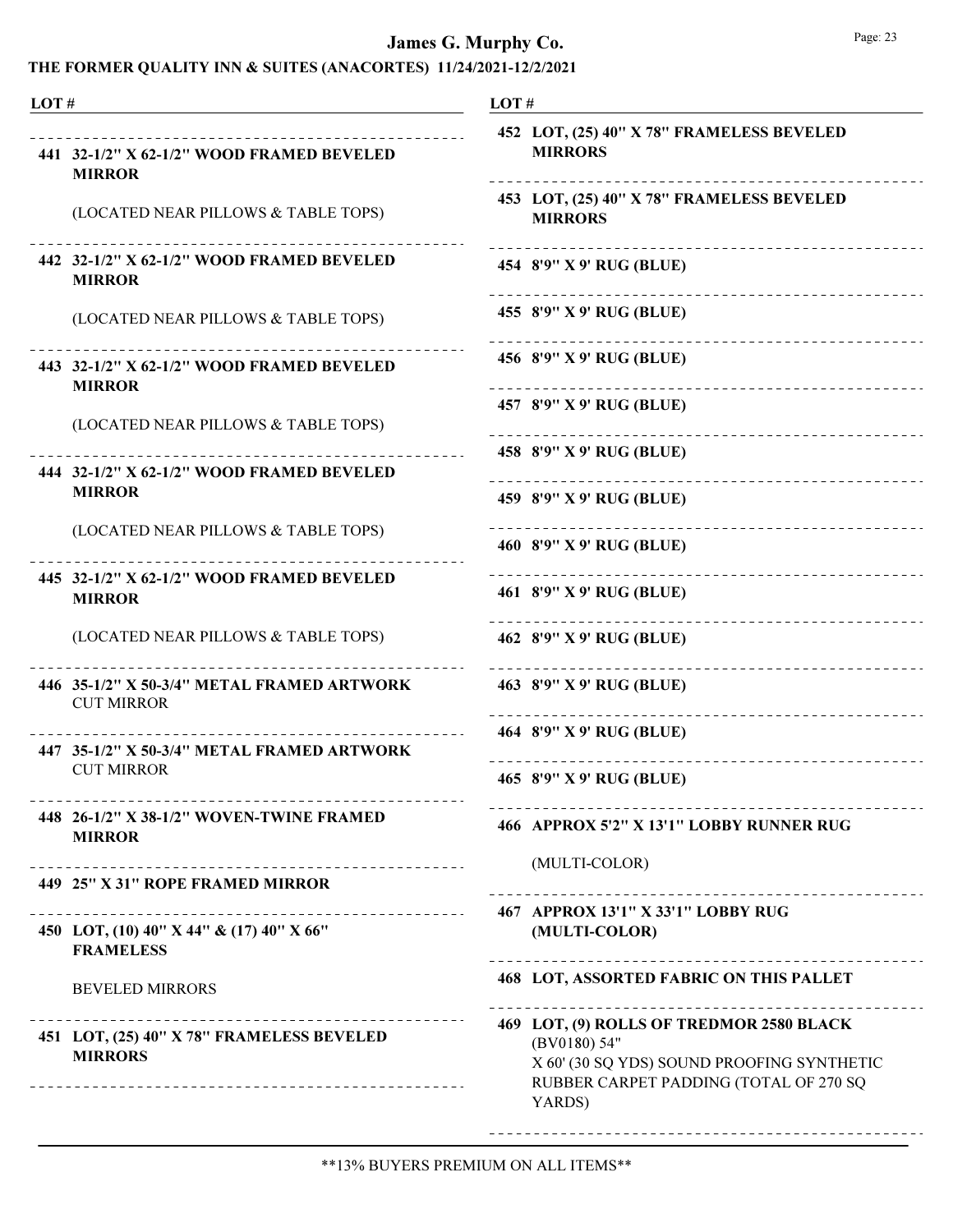| LOT# |                                                                                                                                                                                               | LOT#                                                                                                                                                                                                                             |  |
|------|-----------------------------------------------------------------------------------------------------------------------------------------------------------------------------------------------|----------------------------------------------------------------------------------------------------------------------------------------------------------------------------------------------------------------------------------|--|
|      | 470 LOT, (9) ROLLS OF TREDMOR 2580 BLACK<br>(BV0180) 54"<br>X 60' (30 SQ YDS) SOUND PROOFING SYNTHETIC<br>RUBBER CARPET PADDING (TOTAL OF 270 SQ<br>YARDS)                                    | 478 LOT, (5) BOXES OF MONASTERY HILL<br><b>BINDERY</b><br>12"X<br>15" WALL-MOUNTED INFORMATION ORGANIZER<br><b>W/LEATHER POCKETS</b>                                                                                             |  |
|      | 471 LOT, (9) ROLLS OF TREDMOR 2580 BLACK<br>(BV0180) 54"<br>X 60' (30 SQ YDS) SOUND PROOFING SYNTHETIC<br>RUBBER CARPET PADDING (TOTAL OF 270 SQ<br>YARDS)                                    | 479 LOT, (5) BOXES OF MONASTERY HILL<br><b>BINDERY</b><br>12"X<br>15" WALL-MOUNTED INFORMATION ORGANIZER<br><b>W/LEATHER POCKETS</b>                                                                                             |  |
|      | 472 LOT, (9) ROLLS OF TREDMOR 2580 BLACK<br>(BV0180) 54"                                                                                                                                      | <b>480 LOT, POLY TRASH CONTAINERS</b>                                                                                                                                                                                            |  |
|      | X 60' (30 SQ YDS) SOUND PROOFING SYNTHETIC<br>RUBBER CARPET PADDING (TOTAL OF 270 SQ<br>YARDS)                                                                                                | 481 LOT, (6) 10" DIA THEMED PLASTIC WALL<br><b>CLOCKS</b>                                                                                                                                                                        |  |
|      | 473 LOT, (9) ROLLS OF TREDMOR 2580 BLACK<br>(BV0180) 54"<br>X 60' (30 SQ YDS) SOUND PROOFING SYNTHETIC<br>RUBBER CARPET PADDING (TOTAL OF 270 SQ<br>YARDS)                                    | <b>482 LOT, SIMPLI SECURITY ELECTRONIC</b><br><b>COMPONENTS TO</b><br>INCLUDE: (1) SIMPLI CAM, (3) SMOKE DETECTORS,<br>(5) MOTION DETECTORS, (2) ENTRY SENSORS, (1)<br>FREEZE SENSOR, (4) WATER SENSORS & YARD<br><b>SIGNAGE</b> |  |
|      | 474 LOT, (9) ROLLS OF TREDMOR 2580 BLACK<br>(BV0180) 54"<br>X 60' (30 SQ YDS) SOUND PROOFING SYNTHETIC<br>RUBBER CARPET PADDING (TOTAL OF 270 SQ<br>YARDS)                                    | 483 LOT, (2) BOXES OF ASSORTED INTERNAL<br><b>FRAMED</b><br><b>PRINTS</b>                                                                                                                                                        |  |
|      | 475 LOT, (9) ROLLS OF TREDMOR 2580 BLACK<br>(BV0180) 54"<br>X 60' (30 SQ YDS) SOUND PROOFING SYNTHETIC                                                                                        | 484 LOT, (20) 47.25" X 94.5" (1200MM X<br>2400MM) PIECES<br>OF POLISHED GLAZED PORCELAIN IN THIS CRATE                                                                                                                           |  |
|      | RUBBER CARPET PADDING (TOTAL OF 270 SQ<br>YARDS)                                                                                                                                              | 485 LOT, (20) 47.25" X 94.5" (1200MM X<br>2400MM) PIECES<br>OF POLISHED GLAZED PORCELAIN IN THIS CRATE                                                                                                                           |  |
|      | 476 LOT, (9) ROLLS OF TREDMOR 2580 BLACK<br>(BV0180) 54"                                                                                                                                      |                                                                                                                                                                                                                                  |  |
|      | X 60' (30 SQ YDS) SOUND PROOFING SYNTHETIC<br>RUBBER CARPET PADDING (TOTAL OF 270 SQ<br>YARDS)                                                                                                | 486 LOT, (20) 47.25" X 94.5" (1200MM X<br>2400MM) PIECES<br>OF POLISHED GLAZED PORCELAIN IN THIS CRATE                                                                                                                           |  |
|      | _______________________________<br>477 LOT, (9) ROLLS OF TREDMOR 2580 BLACK<br>(BV0180) 54"<br>X 60' (30 SQ YDS) SOUND PROOFING SYNTHETIC<br>RUBBER CARPET PADDING (TOTAL OF 270 SQ<br>YARDS) | 487 LOT, (20) 47.25" X 94.5" (1200MM X<br>2400MM) PIECES<br>OF POLISHED GLAZED PORCELAIN IN THIS CRATE                                                                                                                           |  |
|      |                                                                                                                                                                                               |                                                                                                                                                                                                                                  |  |